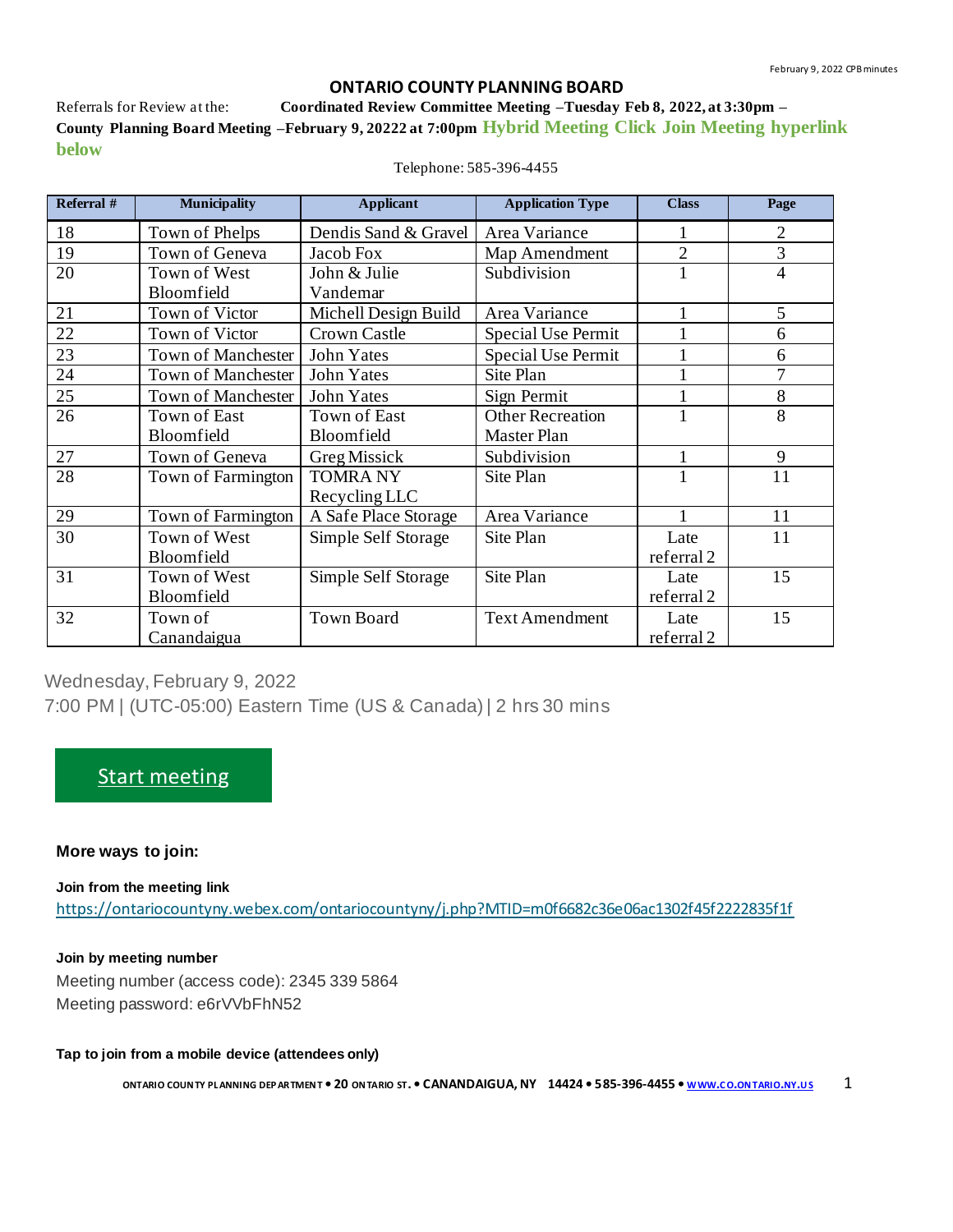#### **Join by phone**

+1-408-418-9388 United States Toll [Global call-in numbers](https://ontariocountyny.webex.com/ontariocountyny/globalcallin.php?MTID=m011593721cf19820b5232528f97ba55c)

|                 | Member name in bold if on                       |                                                  |                |
|-----------------|-------------------------------------------------|--------------------------------------------------|----------------|
| <b>Cities</b>   | local legislative, planning,<br>or zoning board | P-Present V-Virtual A-Absent, E-Excused Absence, |                |
| Canandaigua     | Doug Dello Stritto                              | $\vee$                                           |                |
| Geneva          | Paul Passavant                                  | P                                                |                |
| <b>Towns</b>    |                                                 |                                                  |                |
| Bristol         | AJ Magnan ZBA                                   | $\overline{V}$                                   |                |
| Canadice        | <b>Stephen Groet PB</b>                         | P                                                |                |
| Canandaigua     | Shawna Boneshak                                 | $\overline{V}$                                   |                |
| East Bloomfield | <b>Mike Woodruff PB</b>                         |                                                  | $\overline{A}$ |
| Farmington      | <b>Ted Liddell</b>                              | $\vee$                                           |                |
| Geneva          | Steven High                                     | P                                                |                |
| Gorham          | <b>Jack Dailey PB</b>                           |                                                  | A              |
| Hopewell        | Vacant                                          |                                                  |                |
| Manchester      |                                                 |                                                  |                |
| Naples          | <b>Marion Mueller</b>                           | V7:07                                            |                |
| Phelps          | <b>Glen Wilkes ZBA</b>                          | P                                                |                |
| Richmond        | <b>Leonard Wildman PB</b>                       | P                                                |                |
| Seneca          | Vacant                                          | ----------                                       | ----------     |
| South Bristol   | <b>Bessie Tyrrell PB</b>                        |                                                  | A              |
| Victor          | Mike Crowley                                    | $\vee$                                           |                |
| West Bloomfield | <b>Ruth Cahn ZBA</b>                            | $\vee$                                           |                |

**Call To Order/Roll Call:** Chair Wildman called the 2/9 /22 CPB meeting to order at 7:02 and requested Ms. Holley to do roll call. Ms. Holley presented roll call and reported that there were (6) members present virtually and ( 5) members physically at 20 Ontario Street meeting the quorum requirement. Marion Mueller joined at 7:07 before discussion of referrals bringing the total number of attendees to 12.

**Guest:**\_TrevorHaut/Passero Associates, Bayview Heights; Mathew Newcomb/Passero Associates, Bayview Heights; Nathan Cooley, communitymember,

**Minutes:**

In light of 3 required abstentions -Glen Wilkes, Shawna Bonshak, Steve Groet, quorum not available to approve 1/12/22 minutes.

18 - *2022* Town of Phelps Zoning Board of Appeals Class: *1*

Type: *Area Variance*

Applicant: *Dendis Sand & Gravel* Property Owner: *HLD Properties*

Representative: *Jason McCormick*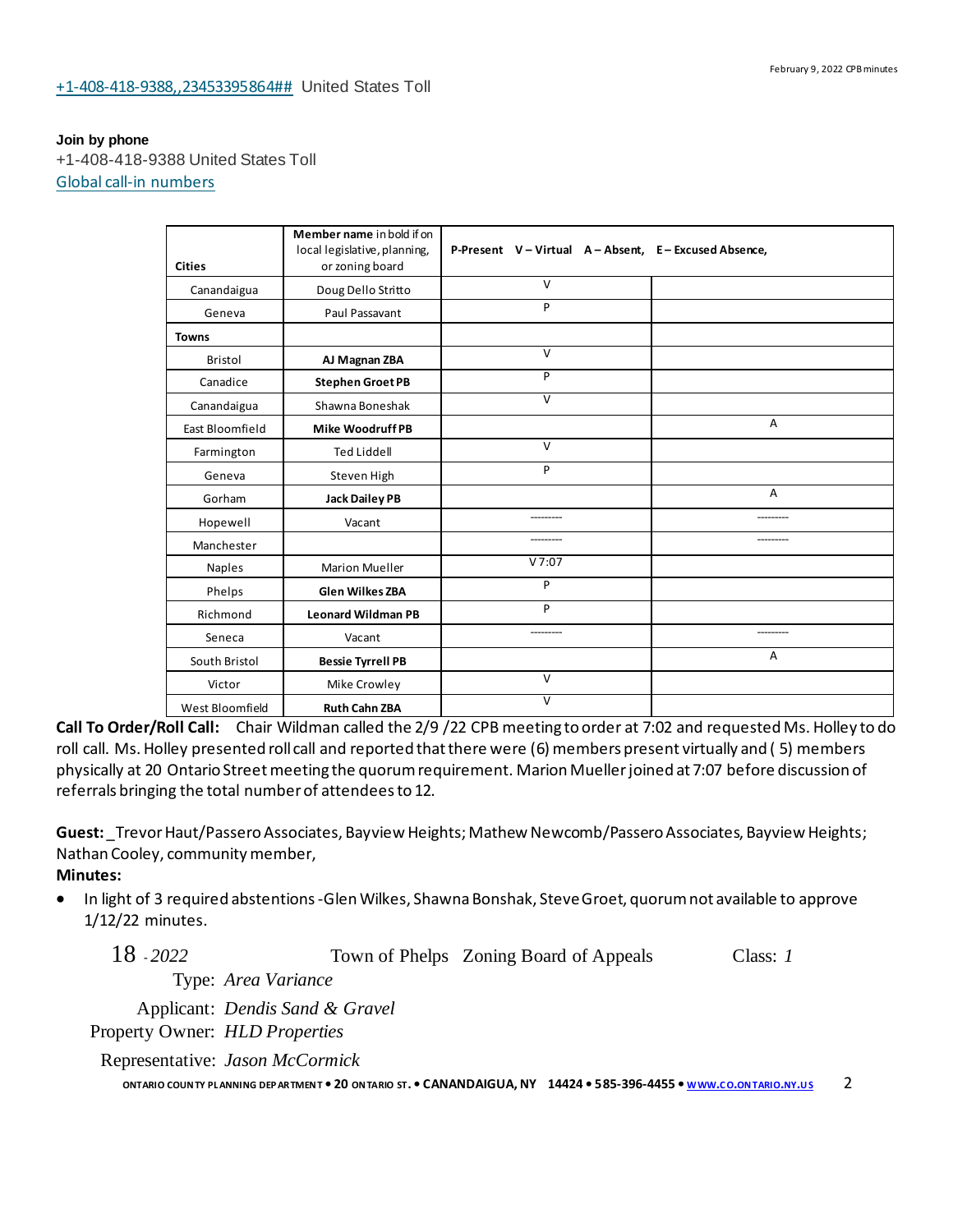Tax Map Parcel #: *49.00-1-36.100*

Brief Description: *Area variance for two 80' concrete silos at Dendis Sand and Gravel on the north side of SR 96 southeast of the SR 96/SR 14 cloverleaf in the Town of Phelps. Associated site development includes a 1,600 SF building, 4 storage bins, and new septic system.*

*<https://www.ontariocountyny.gov/DocumentCenter/View/32715/18-2022-aerial> <https://www.ontariocountyny.gov/DocumentCenter/View/32716/18-2022-plan--nys-rte-96---dendis>*

The height limit for the property is 45'. The location of the proposed development area for the silos, building and other site modifications is  $346'$  to  $400'$  from all property lines. The applicant owns an adjoining 59 acres property to the northeast occupied by a mining operation.

**Comments**

1. Will the proposed structures increase vehicle/truck traffic on SR 96?

**CPB Comments**

- 1. Is it feasible/preferrable for the applicant to develop more than 2 lower silos to avoid the need for a height variance?
- 2. Would aviation lighting be required on an 80' silo at this location?

**Board Motion:** To retain referral 18-2022, as class 1 and return it to the local board with comments. **Motion made by:**  AJ Magnan **Seconded by:** Steve Groet.

**Vote:** 11 in favor, 0 opposed, 1 abstention (Glen Wilkes) **Motion carried.**

19 - *2022* Town of Geneva Town Board Class: *2*

Type: *Map Amendment*

Applicant: *Jacob Fox*

Property Owner: *Brian Nicholas*

Tax Map Parcel #: *133.00-1-17.110*

Brief Description: *Map amendment to create a PUD at 4182 Route 14 in the Town of Geneva. Planned uses for the 59-acre property include 3 homes, a silvo-pasture farm, farmstand near Big Alice Brewery, and a glamping area.*

*[https://www.ontariocountyny.gov/DocumentCenter/View/32718/19-2022\\_13300-1-17110\\_Aerial-Photo-Map](https://www.ontariocountyny.gov/DocumentCenter/View/32718/19-2022_13300-1-17110_Aerial-Photo-Map) <https://ontariocountyny.gov/DocumentCenter/View/32820/19-2022-site-plan>*

Adjacent land uses include,Bayview Heights, a suburban density residential subdivision to the south, White Springs Brook and agricultural fields to the west, vacant forested land and several 1.5-to-7-acre residential lots to the north, and vacant land, 2 residential lots of less than 1 acre, Big aLICe Brewing and White Springs Winery along SR 14 in front of the property to the east. The potential PUD extension/farm market property is north of Big aLICe Brewing along SR 14.

According to Oncor, the property is in OC Agricultural District #1. The NWI indicates a potential federal wetland along White Springs Brook along the west property boundary, likely the 1.1-acre wetland referenced in the application materials. There is also an area of 16-30 percent slope in the southwest corner of the site.

The site's R-1 zoning allows single family homes and short- term rental is accordance with Town regulations. The R-1 district does not explicitly allow agricultural uses, though such use is protected as long as the property is in the county agricultural district. The Geneva Town Code does not include a definition for campground, and it is not an allowed use in any district. The Lake View Overlay District permits agricultural tourism enterprises not operated as part of a farm, event facilities, lodging with not more than 14 rooms, restaurants, tourist-oriented retail sales, and cannabis on-site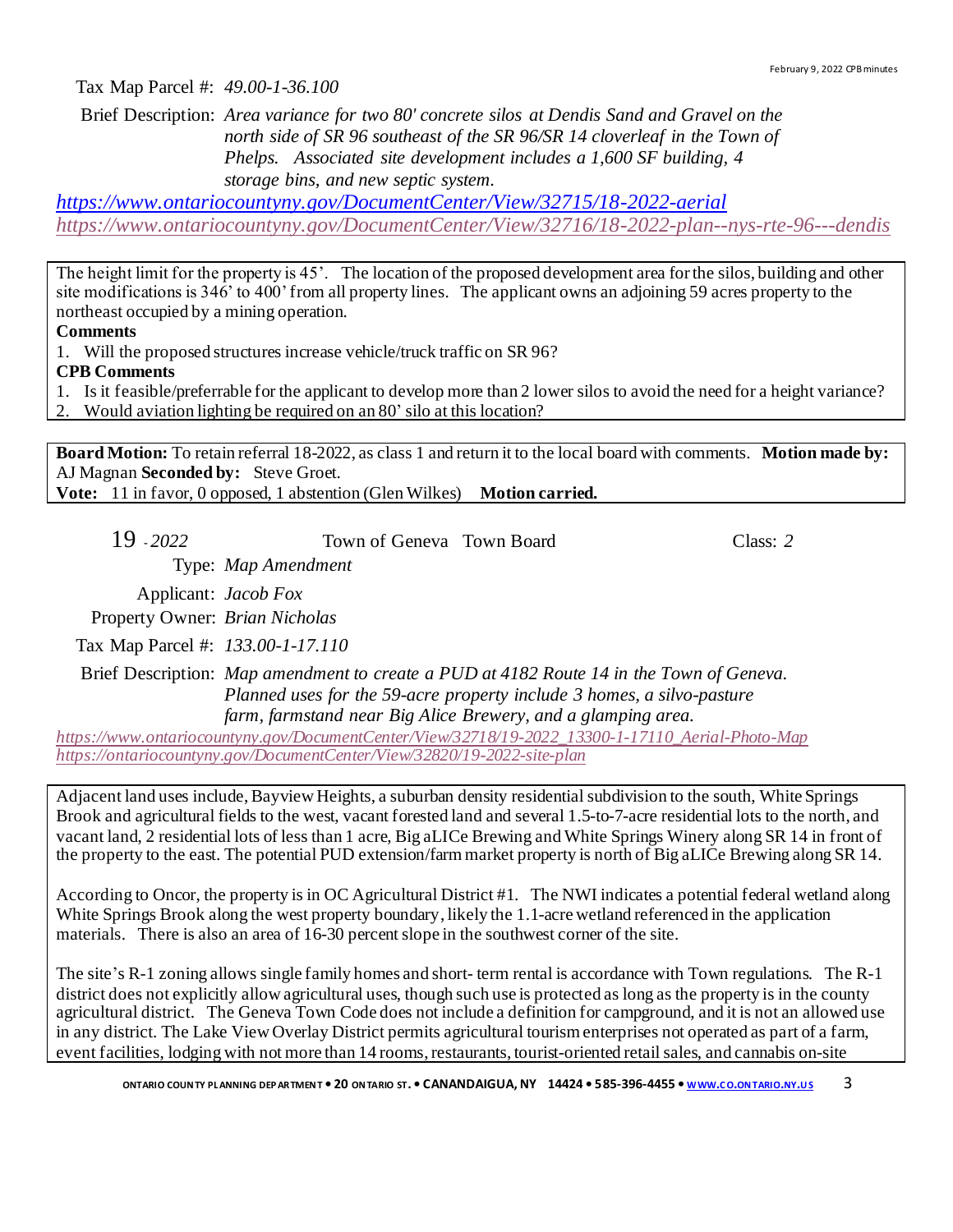consumption establishment. Re-zoning to PUD would replace all development standards of the R-1 and Lake View Overlay districts with standards and thresholds outlined by the town board in its review of the preliminary development plan or by the planning board in its review of the final development plan.

## **Comments**

- 1. In developing the silvo-pasture farm and management plan, care should be taken to select species, breed, and type of animals and size of herd able to make use of planned trees in a rotational grazing pattern without trampling existing vegetation and creating risk for erosion.
- 2. Given the narrow lot frontage and existing driveway density, it is desirable to identify a shared access point with White Springs Winery and/or Big aLICe Brewing.
- **3.** Any PUD approval should clearly define the access point, circulation system, number and location of residential uses, and guest accommodations, scale and location of farmstand and special event parking, and any limits on special events frequency, size, or nature. The development plan should also establish appropriate setbacks and identify natural features to be preserved as part of the 35 percent open space.

## **CRC Comments**

- 1. Does the applicant anticipate wholesale or retail sale of mushroom and milk or meat livestock products produced on the farm? What number of vehicle trips and parking will the farm business entail?
- 2. The referring body should consider requiring retention of vegetative buffers along the property perimeter to protect the agricultural activities from adjacent residential uses.
- 3. Where is the location of the third home?
- 4. What standards will apply to the guest accommodations?
- 5. What is the size of the mushroom facility? the livestock building? What is the size and use of the processing facility?
- 6. What is the size, use, water source, and outflow location of the farm ponds?
- 7. Will the requirements of the Lake View Overlay District regarding 100' side setbacks for some uses, use of quality exterior materials, hours of operation, etc. be continued?
- 8. This segment of SR 14 appears to be developing the mix of residential and commercial uses anticipated in the Town Center Mixed Use district. The referring body should consider how to safely accommodate bicycle and pedestrian travel between residential uses along the lake and in Bayview Heights, and commercial uses such as restaurants/breweries/wineries, potential farm stand, etc.from the City line to Turk Road.

#### **CPB Comments**

- 1. Is parcel 1 included in the PUD?
- 2. Will this project be phased?
- 3. Does Town Code allow more than 1 home/business on a lot? Will homes and commercial buildings be located to allow subdivision, if desired, in the future?
- 4. How will the new trees be protected from grazing livestock or how long after trees are planted will livestock be introduced?
- 5. Applicant and/or Town Board needs to specifically outline thresholds for impervious surfaces; frequency, size, and type of special events; and other development parameters typically included in zoning district regulations.
- 6. When next updating its Comprehensive Plan, the Town of Geneva should focus attention on the appropriate uses, development standards, and bicycle and pedestrian accommodations for this rapidly developing mixed use segment of SR 14 from the City line to Turk Road.

**Board Motion:** To retain referral 20-2022, as class 2 and return it to the local board with comments and a recommendation for approval. **Motion made by:** Paul Passavant **Seconded by:** Steve Groet **Vote:** 12 in favor, 0 opposed, 0 abstentions **Motion carried.** 

| $20 - 2022$ | Town of West Bloomfield Planning Board | Class: 1 |
|-------------|----------------------------------------|----------|
|             | Type: Subdivision                      |          |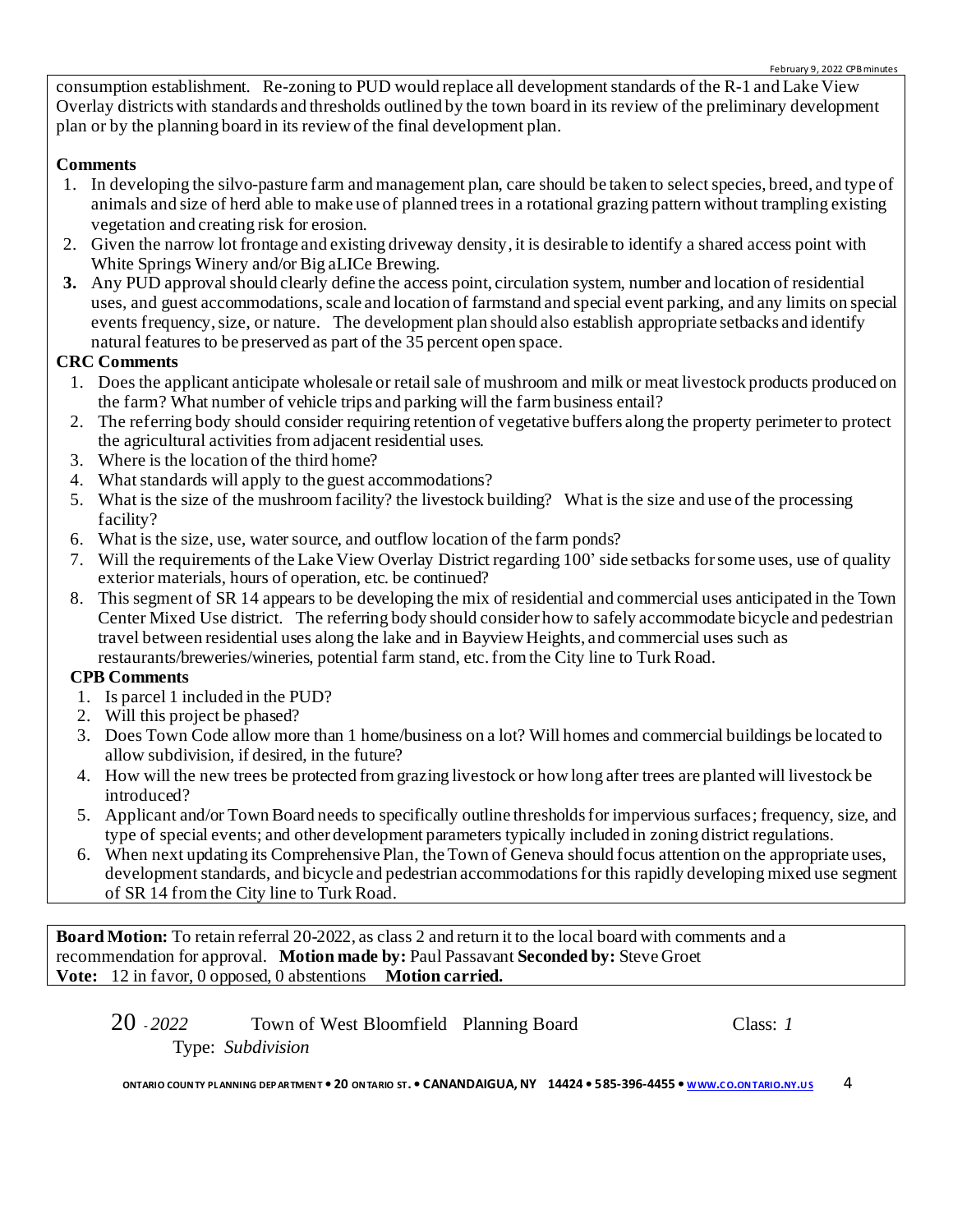Applicant & owner: *John & Julie Vandemar*: Representative: *James H. Missell & Associates* Tax Map Parcel #: *50.00-1-78.100 & 50.00-1-78.210* Brief Description: *Subdivision to create 3 frontage lots of 5.6, 9, and 10 acres with 300', 600',*

*and 250' of frontage and a 44.5-acre remainder lot on the south side of SR 65 at CR 14 and Hickory Lane in the Town of West Bloomfield. <https://www.ontariocountyny.gov/DocumentCenter/View/32734/20-2022-aerial>*

*<https://www.ontariocountyny.gov/DocumentCenter/View/32719/20-2022-CONTEXT3-PSPSHEET1> <https://www.ontariocountyny.gov/DocumentCenter/View/32720/20-2022-vandemar-map>*

This subdivision is a re-subdivision of 2 lots with 14 and 55 acres. The proposed subdivision will reduce the western most residential lot from 14 to 9 acres as lot R-A, re-allocating creek frontage/floodplain area to the remainder lot (Lot R-1A). Lot R-A and the remainder lot includes easements to the City of Rochester and Iroquois Gas Company.

There are 2 existing residential lots surrounded by the 55 acres parcel and the proposed subdivision would create 2 additional frontage lots (lots R-1B and R-1C). The proposed frontage lots have 250' and 305' feet of frontage; the existing lots have 200; and 630' of frontage and all have 500' to 800' or more feet of depth. The creek frontage is either floodplain or has slopes of 16 to 30 percent.

Proposed lot R-A is zoned R-2 permitting duplex and single-family homes; multi-family, place of worship, and various types of in-home care with site plan review; and allowing office, service, and small-scale retail uses by special use permit. The other lots are zoned R-1 permitting single family residential and agricultural uses.

#### **Comments**

- 1. The referring board should request a sight distance analysis of the suitability of the remainder lot frontage for an access point to the maximum number of lots allowed by current zoning and consider noting the preferred alignment of such future access connection in relation to CR 14 and Hickory Lane on the subdivision plan. The sight distance analysis should also identify an appropriate location for the access point for lot R-1B to avoid conflict with vehicle movements at the Y intersection where CR 14 intersects SR 65.
- 2. This subdivision must also be referred to the Livingston County Planning Board. As it is within 500' of the Livingston County/Town of Lima boundary.
- 3. Who owns what appears to be a drainage easement from SR 65 to Honeoye Creek?
- 4. Does Irondequoit Gas Corporation operate a gas line in the former Canandaigua & Niagara Falls Railroad ROW?

**Board Motion:** To retain referrals 20-2022, 22-2022, 23-2022, 24-2022, 25-2022, 26-2022, 28-2022, and 29-2022 as class 1s and return them to the respective local boards with comments. **Motion made by:** Paul Passavant **Seconded by:**  Steve High **Vote:** 12 in favor, 0 opposed,0 abstentions**Motion carried.**

21 - *2022* Town of Victor Zoning Board of Appeals Class: *1*

Type: *Area Variance*

Applicant: *Michell Design Build* Property Owner: *Mary Catherine Van Bortel* Representative: *Mitchell Design Build* Tax Map Parcel #: *28.04-2-64.00*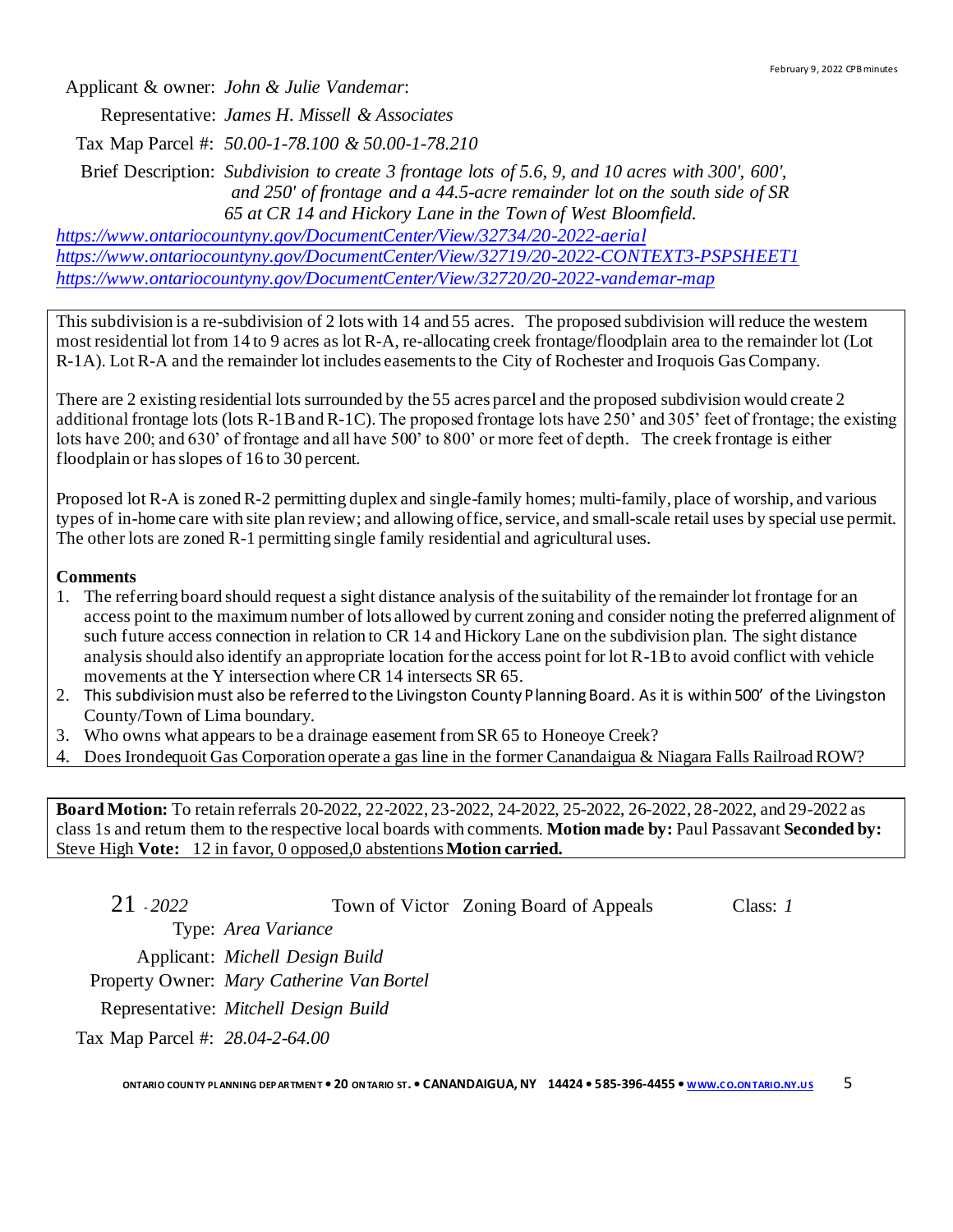Brief Description: *Area variance to allow vehicle parking within the required 80' parking setback at Van Bortel Subaru, 6305 SR 96 in the Town of Victor. Requested variance would allow parking 40' from the ROW, similar to other adjacent applicant owned properties.*

*[https://www.ontariocountyny.gov/DocumentCenter/View/32723/21-2022\\_2804-2-64000\\_Aerial-Ph](https://www.ontariocountyny.gov/DocumentCenter/View/32723/21-2022_2804-2-64000_Aerial-Photo-Map) [oto-Map](https://www.ontariocountyny.gov/DocumentCenter/View/32723/21-2022_2804-2-64000_Aerial-Photo-Map)*

*<https://www.ontariocountyny.gov/DocumentCenter/View/32722/21-2022-vanbortesite-plan>*

Applicant owns 3 frontage lots with a total of 6 acres to the west of subject site. Adjacent applicant owned properties have 40' setback from the road ROW. The ZBA approved a 50' setback in 1986, but applicant paved to within 40' of the road ROW and the ZBA approved a variance for the 40' setback when adding a parcel to the variance in 1999.

According to Oncor, the southern portion of all applicant owned properties are in the Mud Creek floodplain. The subject property borders the Village of Victor to the east where the existing land use is a mini storage facility. There is a townhouse development across SR 96 to the north.

The proposed for sale vehicle display area will disturb .97 acres of the 4.1-acre site extending approximately 100' from the roadway. The applicant has indicated the existing vehicle display area occupies 765' of frontage and the proposed area would extend the display area another 270'.

Though Oncor does not identify the presence of wetlands, the applicant has identified a Federal Riverine wetland in the southwest corner of site that will not be disturbed. There are areas of 16 to 30 and 31 to 64 percent slope at the rear of the site along the creek.

**Comments**

1. The applicant should be required to provide streetscape landscaping.

**Board Motion:** To retain referral 21-2022, as class 1 and return it to the local board with comments. **Motion made by:**  Paul Passavant **Seconded by:** Steve High **Vote:** 11 in favor, 0 opposed, 1 abstention (Mike Crowley) **Motion carried.**

| $22 - 2022$                    | Town of Victor Planning Board               |                                                                                                                                                                     | Class: $I$ |
|--------------------------------|---------------------------------------------|---------------------------------------------------------------------------------------------------------------------------------------------------------------------|------------|
|                                | Type: Special Use Permit                    |                                                                                                                                                                     |            |
|                                | Applicant: Crown Castle                     |                                                                                                                                                                     |            |
| Property Owner: Town of Victor |                                             |                                                                                                                                                                     |            |
| Tax Map Parcel #: 6.00-1-1.120 |                                             |                                                                                                                                                                     |            |
|                                | land off Bensen Road in the Town of Victor. | Brief Description: Special use permit for replacement of antennas and ancillary tower and<br>ground equipment on an existing telecommunications tower on Town owned |            |

**Board Motion:** To retain referrals 20-2022, 22-2022, 23-2022, 24-2022, 25-2022, 26-2022, 28-2022, and 29-2022 as class 1s and return them to the respective local boards with comments. **Motion made by:** Paul Passavant **Seconded by:**  Steve High **Vote:** 12 in favor, 0 opposed,0 abstentions**Motion carried.**

| 23-2022 | Town of Manchester Planning Board | Class: 1 |
|---------|-----------------------------------|----------|
|         | Type: Special Use Permit          |          |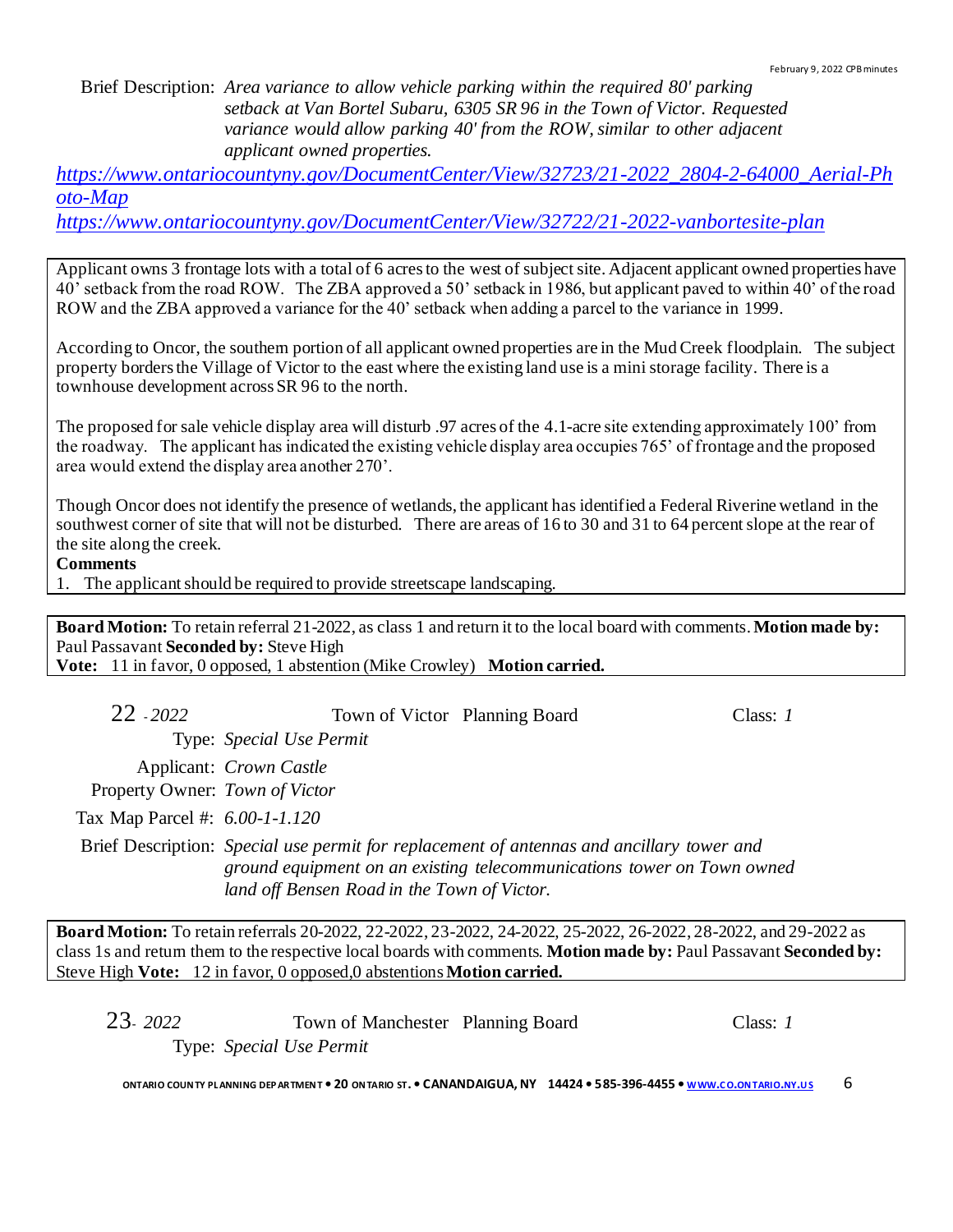Related Referrals: *24-2022 & 25-2022*

Applicant: *John Yates* Property Owner: *same*

Representative: *Marks Engineering*

Tax Map Parcel #: *44.03-1-30.000*

Brief Description: *Special use permit, site plan, and sign permit for bistro in existing restaurant building at 1715 SR 21 in the Town of Manchester. The 1,500 SF restaurant will be expanded to include vestibule, enclosing deck area to accommodate bar/dining space, and a 2,400 SF pole barn with 200 SF covered patio to house office and future micro-brewery.*

*[https://www.ontariocountyny.gov/DocumentCenter/View/32726/23-2022\\_4403-1-30000\\_Aerial-Photo-Map](https://www.ontariocountyny.gov/DocumentCenter/View/32726/23-2022_4403-1-30000_Aerial-Photo-Map) <https://www.ontariocountyny.gov/DocumentCenter/View/32725/23-2022> <https://ontariocountyny.gov/DocumentCenter/View/32821/23-2022-septic>*

The Town of Manchester Commercial zoning district allows restaurants with a special use permit. The proposed use will reuse the existing 6'x6' sign structure and existing lighting which is on a timer.

According to Oncor, the 3.2 acres site was previously operated as a snack bar. The property has some areas of 16 to 30 and 31 to 60 percent slope and there is a DEC wetland and floodplain along the outlet to the rear/east of the property. Existing adjacent land use includes a solar array to the south, a motor vehicle service business to the north and residential and agricultural uses across SR 21 to the west.

The proposed pole barn will be located to the rear of the existing parking lot approximately 30' from the southern property line. The applicant proposes to install a grinder pump in the existing septic tank and a force line from the pump tank to the sewer line located on the neighboring property to the north. **Comments**

- **1.** What provisions are being made for stormwater management related to the 2,400 SF pole barn?
- **2.** The applicant has not submitted a site plan that meets the requirements of 325-75 K (2). If the planning board is waiving the site plan requirements the board must include findings, limit such waiver to elements allowed in the regulations, and document such findings in their minutes.

**Board Motion:** To retain referrals 20-2022, 22-2022, 23-2022, 24-2022, 25-2022, 26-2022, 28-2022, and 29-2022 as class 1s and return them to the respective local boards with comments. **Motion made by:** Paul Passavant **Seconded by:**  Steve High **Vote:** 12 in favor, 0 opposed,0 abstentions**Motion carried.**

| 24 - 2022                            | Town of Manchester Planning Board    |                                                                                                                                                                                                                                                                                                                         | Class: $I$ |
|--------------------------------------|--------------------------------------|-------------------------------------------------------------------------------------------------------------------------------------------------------------------------------------------------------------------------------------------------------------------------------------------------------------------------|------------|
|                                      | Type: Site Plan                      |                                                                                                                                                                                                                                                                                                                         |            |
|                                      | Related Referrals: 23-2022 7 25-2022 |                                                                                                                                                                                                                                                                                                                         |            |
| Applicant & owner: <i>John Yates</i> |                                      |                                                                                                                                                                                                                                                                                                                         |            |
| Tax Map Parcel #: 44.03-1-30.000     |                                      |                                                                                                                                                                                                                                                                                                                         |            |
|                                      |                                      | Brief Description: Special use permit, site plan, and sign permit for bistro in existing<br>restaurant building at 1715 SR 21 in the Town of Manchester. The 1,500 SF<br>restaurant will be expanded to include vestibule, enclosing deck area to<br>accommodate bar/dining space, and a 2,400 SF pole barn with 200 SF |            |
|                                      |                                      | ONTARIO COUNTY PLANNING DEPARTMENT . 20 ONTARIO ST. . CANANDAIGUA, NY 14424 . 585-396-4455 . WWW.CO.ONTARIO.NY.US                                                                                                                                                                                                       |            |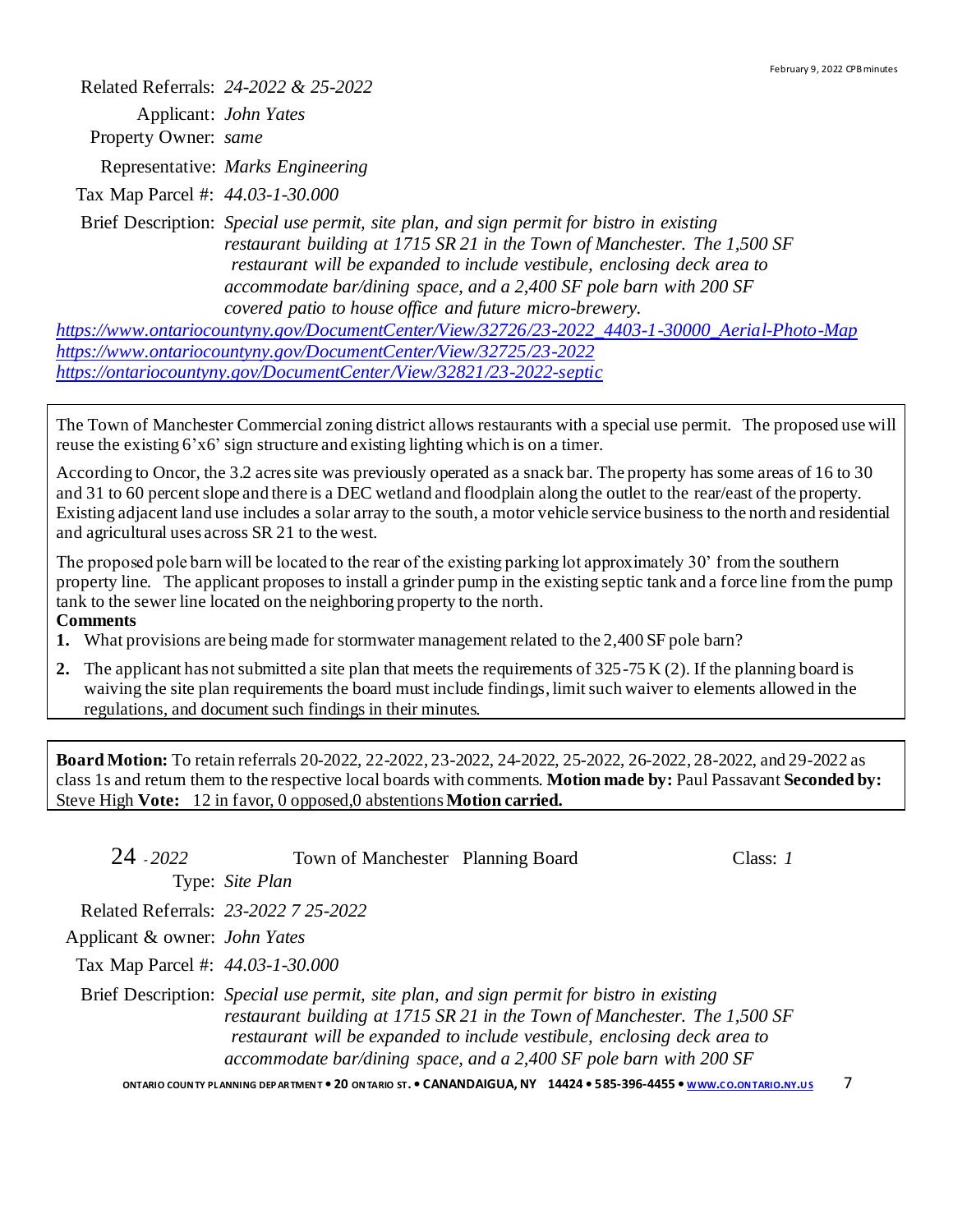See information at 23-2022.

| $25 - 2022$                          | Town of Manchester Planning Board                       |                                                                                                                                                                                                                                                                                                                         | Class: $I$ |
|--------------------------------------|---------------------------------------------------------|-------------------------------------------------------------------------------------------------------------------------------------------------------------------------------------------------------------------------------------------------------------------------------------------------------------------------|------------|
|                                      | Type: Sign Permit                                       |                                                                                                                                                                                                                                                                                                                         |            |
|                                      | Related Referrals: 23-2022 & 24-2022                    |                                                                                                                                                                                                                                                                                                                         |            |
| Applicant & owner: <i>John Yates</i> |                                                         |                                                                                                                                                                                                                                                                                                                         |            |
| Tax Map Parcel #: 44.03-1-30.00      |                                                         |                                                                                                                                                                                                                                                                                                                         |            |
|                                      | covered patio to house office and future micro-brewery. | Brief Description: Special use permit, site plan, and sign permit for bistro in existing<br>restaurant building at 1715 SR 21 in the Town of Manchester. The 1,500 SF<br>restaurant will be expanded to include vestibule, enclosing deck area to<br>accommodate bar/dining space, and a 2,400 SF pole barn with 200 SF |            |
| See information at 23-2022.          |                                                         |                                                                                                                                                                                                                                                                                                                         |            |
|                                      |                                                         |                                                                                                                                                                                                                                                                                                                         |            |

26 - *2022* Town of East Bloomfield Town Board Class: *1* Type: *Other - Recreation Master Plan* Applicant: *Town of East Bloomfield*

Brief Description: *Updated Recreation Master Plan for the Town and Village of East Bloomfield.*

*<https://www.ontariocountyny.gov/DocumentCenter/View/32727/26-2022-e-bloom-parks-plan>*

The Town and Village of East Bloomfield updated their 2008 Recreation Master Plan. The 2020 Comprehensive Plan and 2022 Recreation Master Plan identify the recreation mission as offering residents and visitors a balanced system of parklands, open spaces, and leisure opportunities to foster healthy lifestyles, maintain the area's scenic character, and contribute to quality of life.

Existing recreation facilities in East Bloomfield include:

- Elton Park, a 1.9 acre gathering space with gazebo in the village,
- Veterans Park, an 18-acre park on NYS 5/US 20 outside the village with a community building and variety of fields and courts,
- Boughton Park Reserve, a forever wild area with 2 lakes, boat launch, and pavilion owned jointly with Towns of Victor and West Bloomfield for the enjoyment of their residents,
- Pickle Park a pocket park in the village,
- Indoor and outdoor facilities at Bloomfield Central Schools, includes several gyms, tennis courts, athletic fields, and a performing art center,
- a school used cross country course at the privately owned Parkview Fairways Golf Course, and
- 3.4 miles of snowmobile trail C4 managed and maintained by the Finger Lakes Snowmobile Club.

Many of East Bloomfield's volunteer youth recreation organizations (baseball, soccer, lacrosse), and the school district also service those in Bristol, West Bloomfield, and/or Farmington. The existing senior program at Veterans Park is privately operated.

Based on analysis of community demographics, land use, a survey, and interviews with current recreation providers, this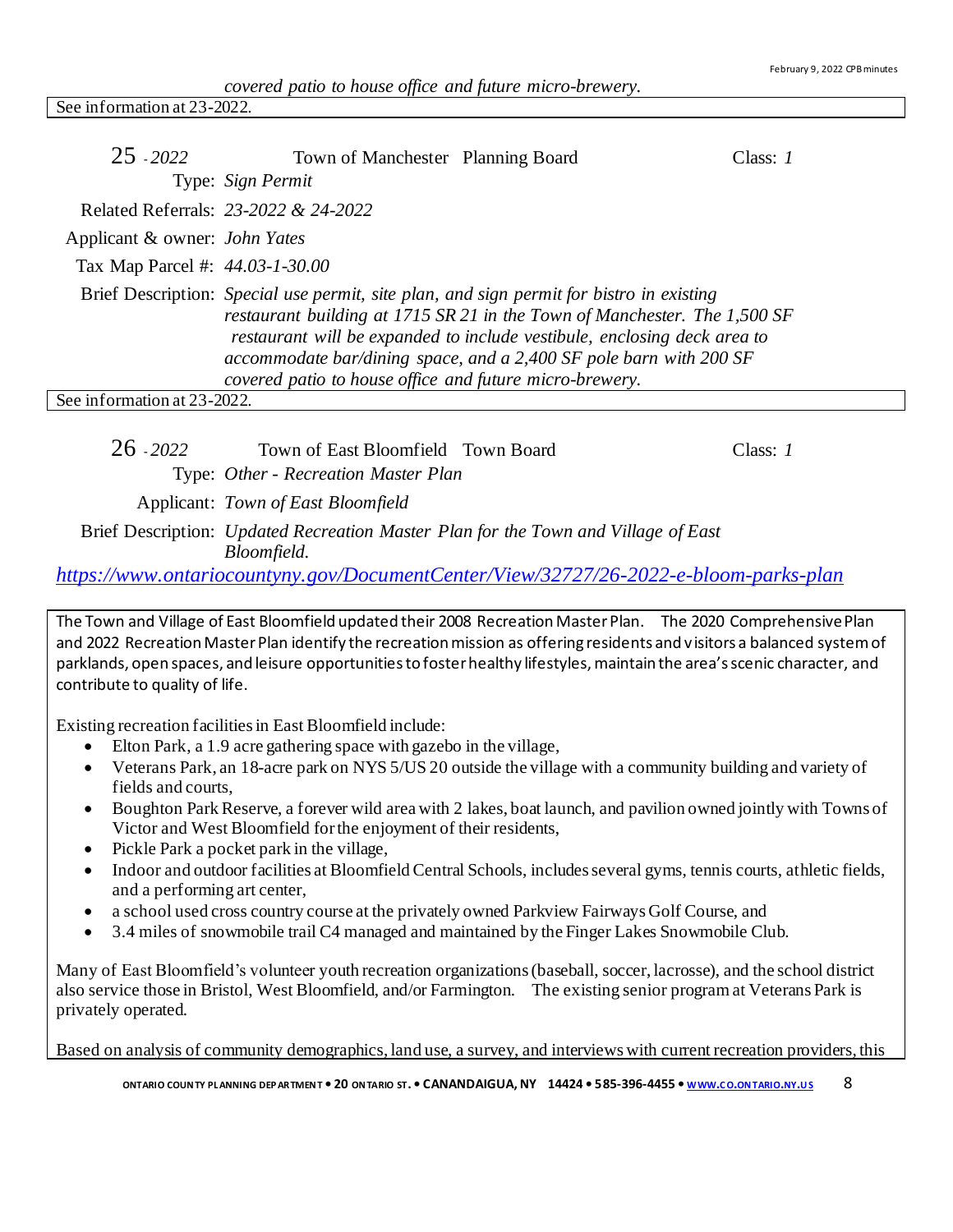Recreation Master Plan identifies the following desired facilities and activities:

- Additional rectangular fields to prevent overuse and allow maintenance of existing fields; potential need for additional baseball/softball fields as well.
- Trail connections between neighborhoods, parks, and intermunicipal trail systems. The former railroad ROW, though currently in private ownership, may provide an opportunity to link the village and Veterans Park.
- Improve the Annex building at Veteran Park to provide additional community meeting/gathering space. Other park needs include water and electrical service extensions, tree planting, storage, grills, signage, restrooms, and potential access from SR 444.
- Secure funding for needed improvements/expansion at Boughton Park Reserve: dam remediation, dock maintenance, more portable restrooms, more on-site canoe/kayak storage, trails, educational programs, and potential for additional parking.
- Ensure lands, facilities and programs accommodate persons of differing abilities, include those with disabilities.
- A pull-off or picnic spot to allow greater enjoyment of 1 or more key vistas along SR 444.
- Consider additional sidewalks at Pickle Park and the commercial area at NYS 5/US 20 and SR 444.
- Publicize historic markers, buildings, and districts and increase community awareness of community scenic, historic, and cultural assets.
- Retain a recreation director/coordinator to work with the School District on scheduling facilities and activities.
- East Bloomfield would consider partnering with user groups to establish a skatepark, teen center and/or equestrian trails.
- Community may undertake larger role in recreational programming and services for seniors.
- East Bloomfield considering adoption of stream buffers to protect water quality and provide opportunity for future trails.
- Appropriately support any facility or program expansion with an analysis of sources of development and maintenance funds and invest in park Master Plans and quality design to minimize long-term operating and maintenance costs.

**Board Motion:** To retain referrals 20-2022, 22-2022, 23-2022, 24-2022, 25-2022, 26-2022, 28-2022, and 29-2022 as class 1s and return them to the respective local boards with comments. **Motion made by:** Paul Passavant **Seconded by:**  Steve High **Vote:** 12 in favor, 0 opposed,0 abstentions**Motion carried.**

27 - *2022* Town of Geneva Planning Board Class: *1*

Type: *Site Plan*

Applicant: *Greg Missick*

Property Owner: *same*

Representative: *Passero Associates* Tax Map Parcel #: *133.11-2-61.000, 133.11-2-00.100, 133.00-1-20.000*

Brief Description: *Amended subdivision of 35 acres in phase 3 of Bayview Heights to allow 92 SF lots and associated open space, stormwater management, and access from SR 14 via Bayview Heights and from Turk Road in the Town of Geneva. <https://www.ontariocountyny.gov/DocumentCenter/View/32735/27-2022-aerial>*

*<https://www.ontariocountyny.gov/DocumentCenter/View/32737/27-2022color-overall-siteplan>*

This site plan amendment involves re-subdivision of 3 to 5 parcels. The main parcel is 35.5 acres, The site plan proposed also includes a stormwater management facility and walking trails on a 5-acre park property set aside as part of the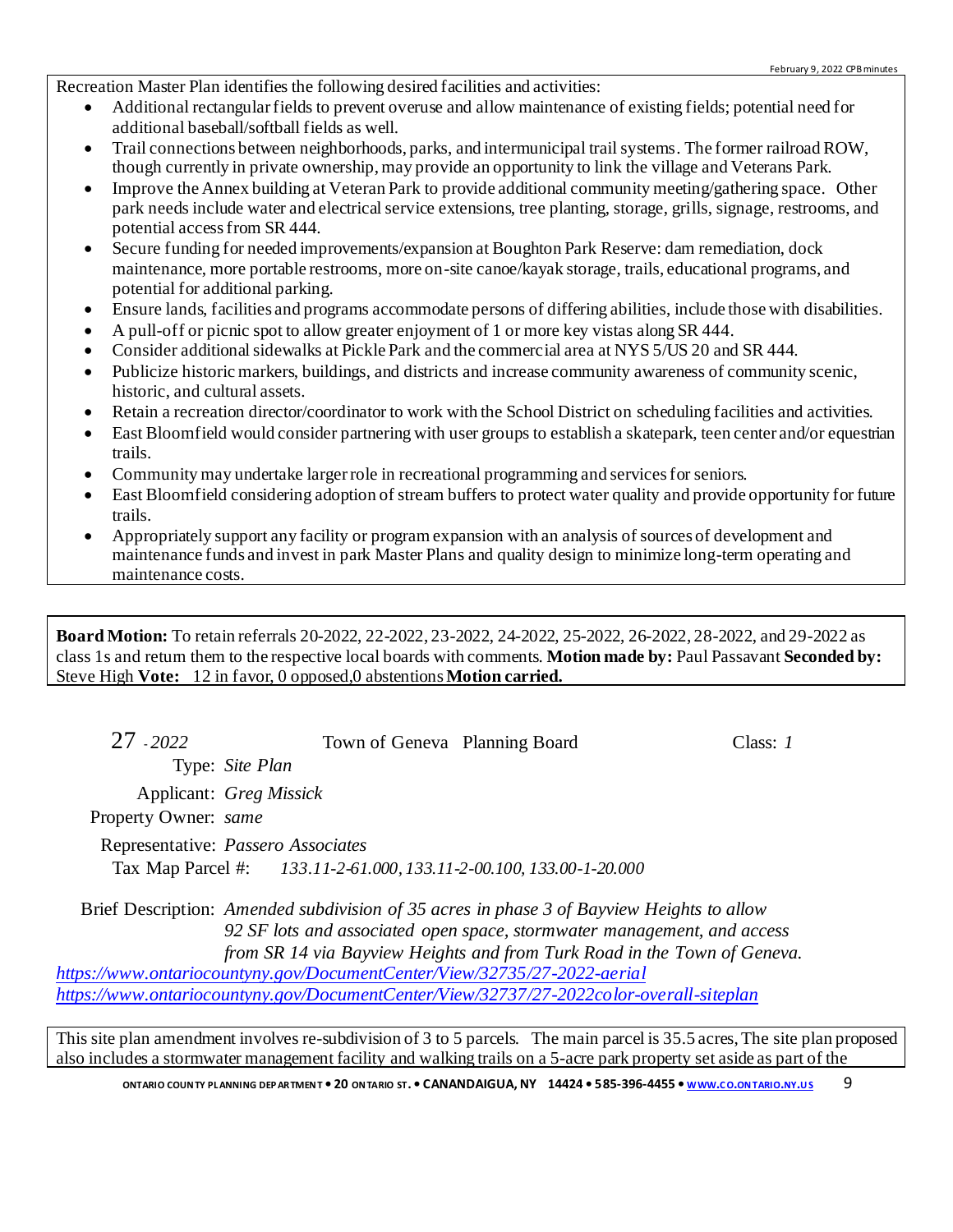previously developed subdivision. The proposed site plan also includes road D connecting all phases of Bay Heights subdivision to Turk Road via approximately 850' of dedicated road on a portion of a 146 acre parcel the applicant owns under a different LLC. The proposed development will include sidewalks along one side of all proposed roads. The proposed site plan also appears to include 2 or possibly more previously subdivided lots in earlier phases of the Bay Heights subdivision (133.11-3-98.000, 133.11-3-4.00, 133.11-3-5.00, 133.11-3-6.00).

According to Oncor, adjacent land uses include existing single family residential subdivision to the north and east, White Spring Brook on the property at the western boundary with larger lot single family development along a private road further west, and undeveloped lands owned by the applicant north and south of Turk Road. Oncor also indicates area of 16 to 30 percent slope east of White Springs Brook.

## **Comments**

- 1. Existing and proposed areas of steep slopes should be shown on the plans. The cover sheet shows the location of proposed lots on an aerial photo. This image suggests some disturbance to the woods and potentially steep slope areas along the western site boundary, particularly the lots at the north end of roads B and C.
- 2. Where will the stormwater from road D, road connection to Turk Road, be directed?
- 3. Is private stormwater management pond an allowable use of the 5-acre lot set aside as parkland in conjunctions with previous phases of Bayview Heights subdivision.?
- 4. Is there an existing and/or proposed homeowners association to maintain the park and stormwater management facilities or will they be dedicated to the Town?
- 5. The project record should clearly indicate the number of lots and acreage of lands previously platted that will remain unchanged and the lots and acreage included in the currently proposed 92 lots.
- 6. The submitted materials indicate previously approved lots are 60' x 110' while proposed lots are 70'x115' (8,750 SF) The R-1 district currently requires 90 x 110 lots and overall density of 1 unit per 10,000 SR of site area. Will lot size or density variance be required?
- 7. Sheet 23 should include a street tree planning schedule.
- 8. Will untreated runoff from steeply slopes areas between homes in drainage subareas 1B and 2B lead to undesirable erosion or water quality impacts?

## **OCSWCD Comments**

- 1. Consider a no P fertilizer unless soil test indicates a need.
- 2. Concrete truck washout should be installed during the construction of sidewalks and be available on site.
- 3. Silt fence is needed downslope of proposed storm water pond shown on C114 behind homes 1-3
- 4. Topsoil stockpiles have not been indicated on plans
- 5. Areas of steep slopes should be stabilized quickly using a specified steep slope seed mix. Consider the use of rolled erosion control fabric as well.

## **CRC Comments**

- 1. All roads,the stormwater managementfacility, and walking trails will be dedicated to the Town.
- 2. Demolition debris from the former airport building should be recycled if possible or disposed of in an appropriate facility.
- 3. What is the acreage of woods around the lot perimeter to be dedicated to the town?
- 4. Will development be phased? If so, additional soil stockpile, truck wash, and stabilized entrances may be needed.
- 5. This segment of SR 14 appears to be developing the mix of residential and commercial uses anticipated in the Town Center Mixed Use district. The Town Board and Planning Board should consider how to safely accommodate bicycle and pedestrian travel between residential uses along the lake and in Bayview Heights, and commercial uses such as restaurants/breweries/wineries, potential farm stand, etc. from the City line to Turk Road.

**Board Motion:** To retain referrals 27-2022 as a class 1 and return it to the local board with comments. **Motion made by:**  Steve Groet **Seconded by:** Steve High

**Vote:** 12 in favor, 0 opposed,0 abstentions **Motion carried.**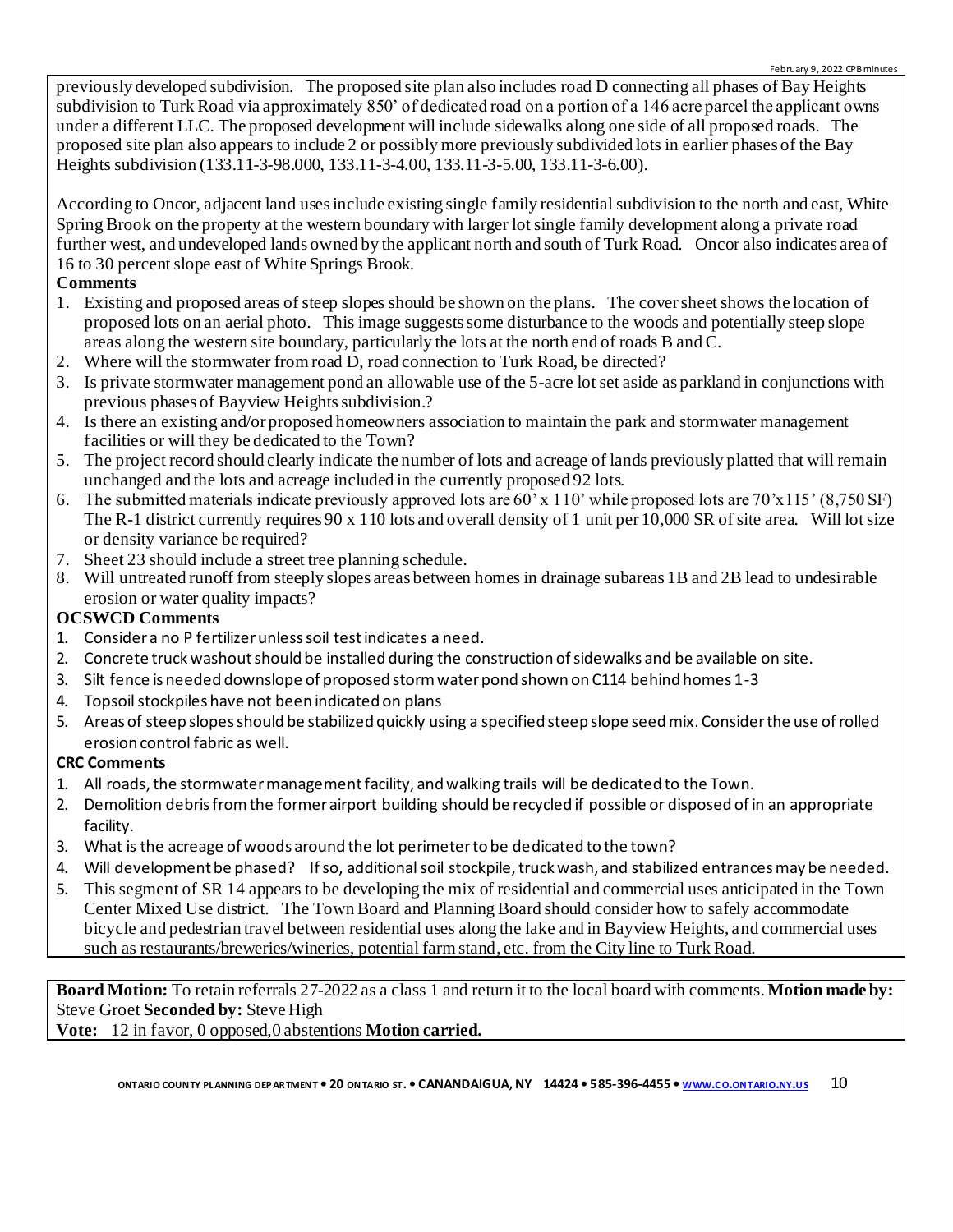28 - *2022* Town of Farmington Planning Board Class: *1*

Type: *Site Plan*

Applicant: *TOMRA NY Recycling LLC*

Property Owner: *same*

Representative: *Nicole Lake*

Tax Map Parcel #: *17.00-1-25.110 & 17.00-1-25.200*

Brief Description: *Site plan for glass processing system upgrade at TOMRA Recycling, 5923 Loomis Road in the Town of Farmington.*

*<https://www.ontariocountyny.gov/DocumentCenter/View/32730/28-2022> <https://www.ontariocountyny.gov/DocumentCenter/View/32740/28-2022-site-plan>*

The associated site modifications will disturb .51 acres of the existing parking area. Site modifications are location near the glass processing line in the southeast corner of the existing building and include changes to the weigh station and site stormwater management system.

## **OCSWCD Comments**

- 1. Will all existing drainage that is scheduled to be removed during demolition be capped? How will existing drainage infrastructure be protected during demolition?
- 2. Silt fence should be installed around the perimeter of disturbance prior to the removal of existing asphalt.
- 3. Location of concrete truck washout has not been identified.
- 4. Location of stabilized construction entrance has not been identified

**Board Motion:** To retain referrals 20-2022, 22-2022, 23-2022, 24-2022, 25-2022, 26-2022, 28-2022, and 29-2022 as class 1s and return them to the respective local boards with comments. **Motion made by:** Paul Passavant **Seconded by:**  Steve High **Vote:** 12 in favor, 0 opposed,0 abstentions**Motion carried.**

29 - *2022* Town of Farmington Zoning Board of Appeals Class: *1*

Type: *Area Variance*

 Applicant & Owner: *A Safe Place Storage* Related Referrals: *148-2021 July, 6-2022 and 17-2022 January 2022*

Tax Map Parcel #: *29.00-2-1.120*

Brief Description: *Area variances to allow a mini storage building to be 131' wide when a maximum of 40' is allowed; interpretation and/or variance to allow outdoor vehicle storage including parking of moving vehicles associated with applicant's moving business on the site when code prohibits outdoor storage of goods and materials.*

<https://ontariocountyny.gov/DocumentCenter/View/32457/6-2022-aerial> <https://www.ontariocountyny.gov/DocumentCenter/View/32732/29-2022-safe-place-variance-site-plan>

A previous site plan was reviewed as referral 148-2021 in July 2021. An updated site plan and a special use permit were reviewed as referrals 17-2022 and 6-2022 in January 2022 Relevant comment from previous review are repeated below. The variance site plan submitted with this referral relocates outdoor storage from the center of the site over the force main easement to replace 3,000 SF building G along Denny Drive, increases the number of outdoor storage parking spaces from 9 to 15, and increases the size of climate controlled building A from 15,295 to 16,929.SF. No revisions to the landscaping plan were submitted. Denny Drive is a private road, and the January site plan does not show landscaping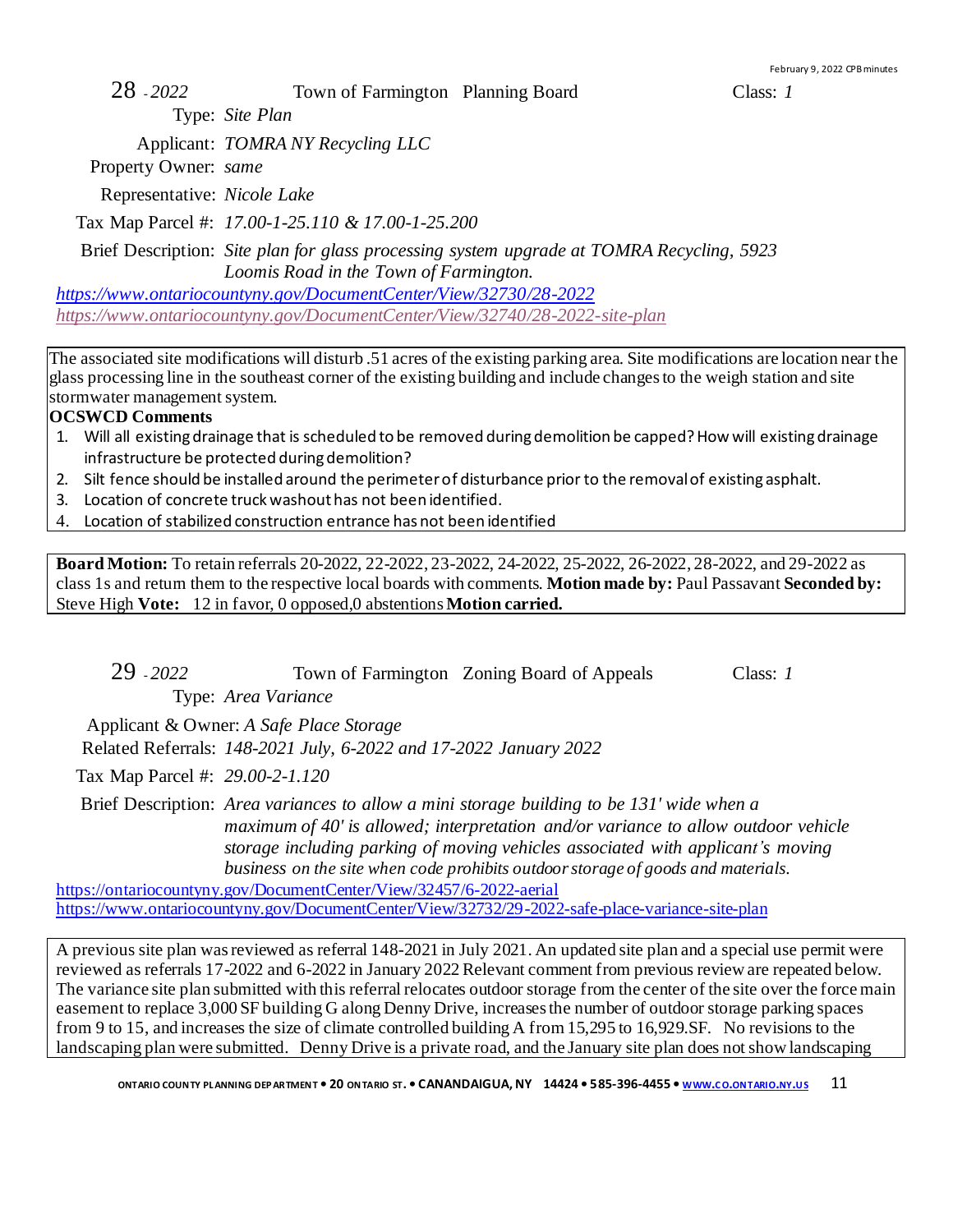that would screen the proposed outdoor storage from Denny Drive. There is landscaping proposed along Commercial Drive and on the east side of the entrance from Denny Drive.

Farmington Zoning Code allows mini-warehouses and temporary (up to 18 months) outdoor storage of materials by special use permit in the LI district.

## **July 2021 Comments**

- 1. Does the site plan provide minimum required green space, given that the existing sanitary sewer easement area cannot be used in the calculation of green space?
- 2. What pedestrian facilities are planned to allow access by residents southwest of Collett and Hook Roads to the commercial facilities along SR 332?

## **July 2021 OCSWDC Comments**

- 1. SWPPP not provided, difficult to make comments.
- 2. Does silt fence enclose all disturbed areas?
- 3. Plant species for bio-retention facility and planting plan not shown on landscape plans

## **January 2022 Comment**

- 1. Clarify whether building F is 4,200 SF as stated on site plan or 5,400 SF as indicated on Erosion Control Plan, Landscape Plan, and Utility Plan.
- 2. The landscape plan appears to show tree and shrub planting very close or within steeply banked stormwater management facilities.

## **January 2022 OCSWCD Comments**

- 1. Concrete truck washout should be located a minimum of 100 feet from all stormwater inlets, streams or waterbodies.
- 2. Pocket pond outlets to a regulated class C stream. Use extreme caution during construction to prevent any water quality violations.

## **February 2022 Comments** Does proposed landscaping meet the requirements of Town code 165-84.1 Y and Z?

**Board Motion:** To retain referrals 20-2022, 22-2022, 23-2022, 24-2022, 25-2022, 26-2022, 28-2022, and 29-2022 as class 1s and return them to the respective local boards with comments. **Motion made by:** Paul Passavant **Seconded by:**  Steve High **Vote:** 12 in favor, 0 opposed,0 abstentions**Motion carried.**

**Board Motion:** To accept late referrals 30-2022, 31-2022, and 32-2022. **Motion made by:** Len Wildman **Seconded by:**  Mike Crowley

**Vote:** 11 in favor, 1 opposed, 0 abstentions **Motion carried.**

30 - *2022* Town of West Bloomfield Planning Board **late referral** Class: *2* Type: *Site Plan*

Related Referrals: *31-2022, 13-2022, 203-2021*

Applicant: *Jeremy Fisher*

Property Owner: *same*

Tax Map Parcel #: *65.00-1-19.000*

Brief Description: *Site plan and special use permit for development of 22-acre parcel with 12 mini storage buildings and 4 single family homes at 2370 SR 65 at CR 35/Baker Road in the Town of West Bloomfield.*

A subdivision associated with this project was previously reviewed as referral # 203-2021 in October 2021 and referral #13 -2022 January 2022. The following text and comments where draft in October 2021. The subdivision/site plan submitted in January shows a fire lane along much of the frontage of Lot 4 but no access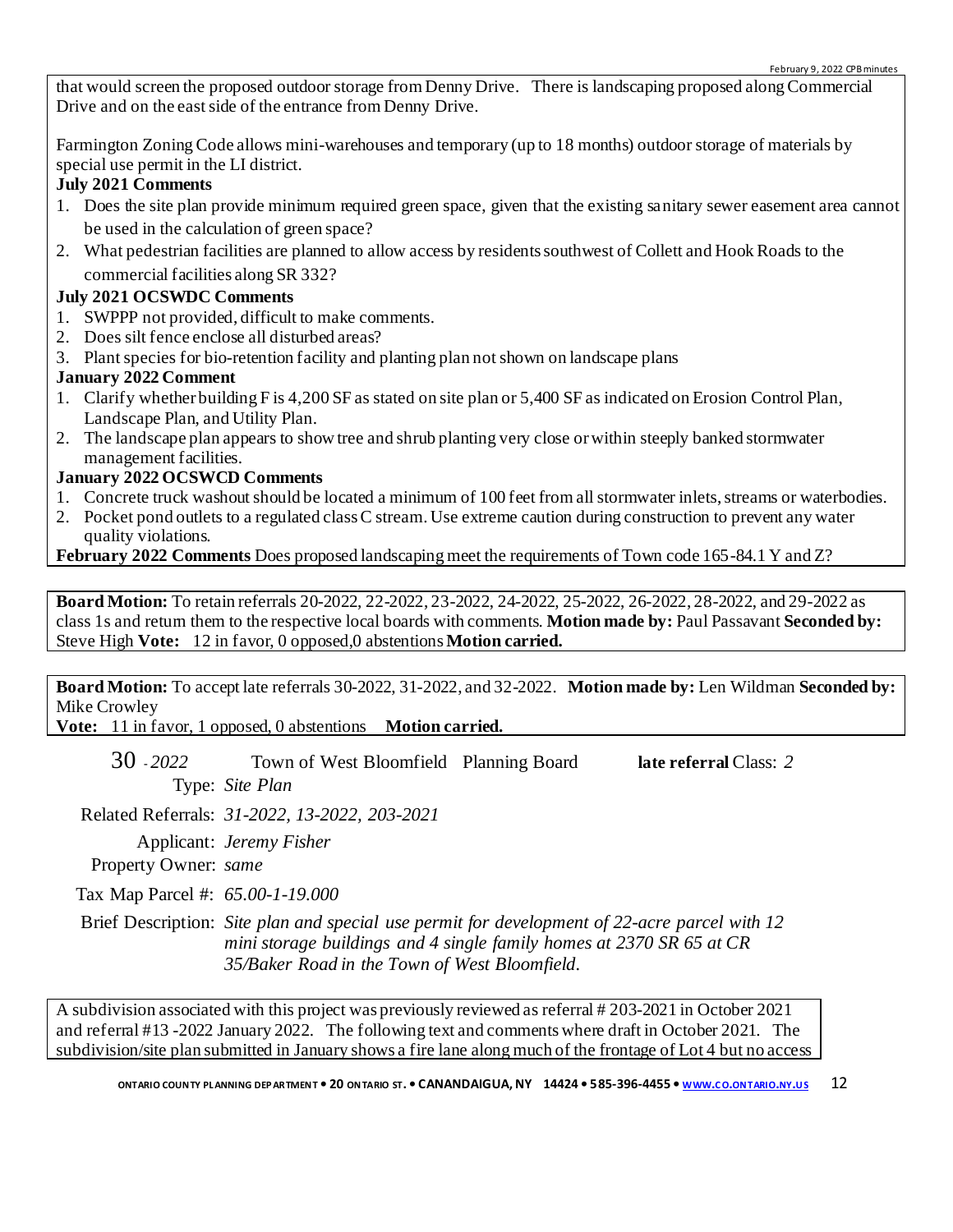limitation. The January letter of intent also references 15 parking spaces to the rear of the existing building and the need for a Planning Board wavier of the additional 15 parking spaces that are required by code. Other elements of the project description and comments remain relevant following OCPD and OCSWCD review of revised plans.

The proposed subdivision would cede 2 areas encompassing .5 acres to existing adjacent residential uses at the SR 65 curve and near the southern property boundary. The lot for the existing commercial use (Lot 4) would be 1.2 acres with approximately 200' of frontage and 239' of depth. The existing use has no defined access point.

The 2 proposed residential lots west of the SR 65 curve are approximately 27,000 SF and have 115' and 120' of frontage and 225' of depth. The 2 proposed residential lots south of the SR 65 curve are 20,000 SF lots with 110' of frontage and 182' of depth.

The property is zoned General Mixed Use. The purpose of the district is to ensure town residents are adequately served by retail, service, and office uses. The district allows a range of residential and commercial uses. The district has a minimum lot width of 80' and minimum lot size of 20,000 SF for single family uses and 10,000 SF for non-residential uses and maximum building and lot coverages of 35% and 50% for residential use and 50% and 60% for non-residential use.

Code section 140-121 requires landscaping on 15 percent of any commercial use lot including 1 shrub for every 10' of lot perimeter and 1 tree (existing or new) for every 40' of lot perimeter and a 25' densely planted vegetative buffer adjacent to any residential use or district.

According to OnCor, adjacent property to the west and south excluding frontage lands are in OC Agricultural Districts #1 and there is a wetland area along the western SR 65 frontage. Site slopes are generally less than 8 percent with small areas of 16-30 percent slope along the southern property boundary and off-site at the western edge of the corner lot. The dominant soil type on the property is Schoharie silty clay loam with 3 to 8 percent slope. The soil is very highly erodible, moderately highly permeable, in hydrologic soil group C/D, and prime farmland.

The NYSDOT functional classification of SR 65 in this section is major collector. Desirable access connection spacing for a collector road with speed limit of 40 mph is 245' including existing and proposed streets and driveways on both sides of the road.

The mini-storage use will require a special use permit.

## **Comments October 2021**

- 1. The referring body should require applicant to identify a single access point to Lot 4 and eventually to add landscaping to limit access along the remaining frontage in accordance with 140-123.
- 2. The referring body should require deep hole and percolation tests to document feasibility of septic system before subdividing the residential lots.
- 3. The number/spacing of proposed driveways is not desirable. The referring body should consider opportunities for requiring shared/adjacent driveways to minimize the traffic safety impacts of proposed lots and driveways.
- 4. A cross access easement and maintenance agreement would be required for Lot 1 and Lot 4 to share one or both proposed commercial access connections.
- 5. The General Mixed-Use district has limits on the number of storage sheds (2) and the number of commercial (1) or recreation vehicle (2) that may be stored on the site. Based on the subdivision plan and OnCor aerial, existing commercial use appears to exceed these limits. Unless these accessory uses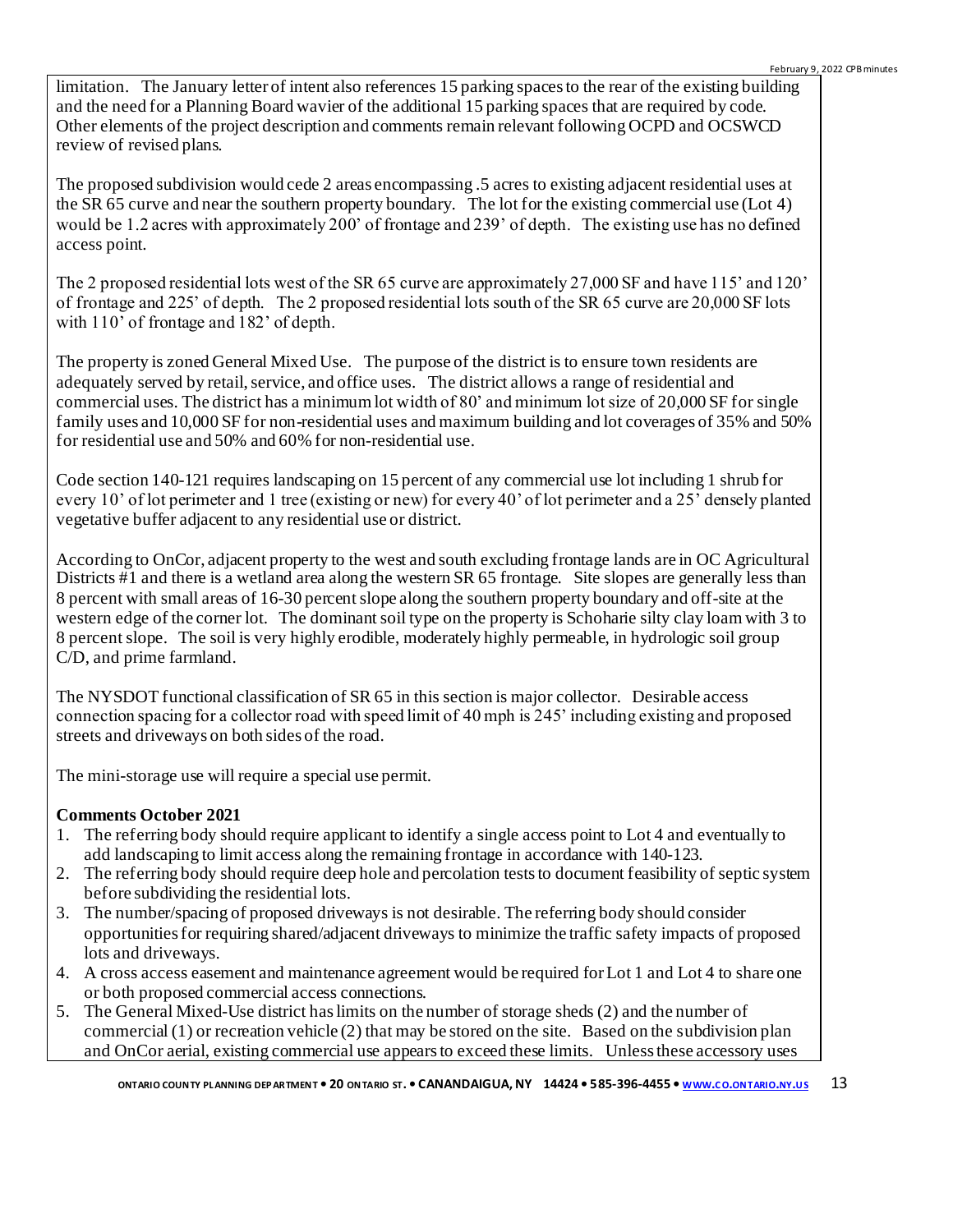and structures are pre-existing, non-conforming conditions, the referring body should require the applicant to bring existing site activities into compliance with district standards by removing some accessory uses and structures or obtaining variances and comply with associated buffering standards for vehicles storage areas in code section 140-106.

6. The special use permit and site plan must be referred to OC Planning Board.

## **OCSWCD Comments October 2021**

- 1. Topsoil stockpile area not indicated on plans.
- 2. Will residential lots be developed at the same time as the commercial lot? Sequencing and phasing not provided
- 3. Detail not provided regarding storm water management facility.
- 4. Erosion, and sediment control not shown on residential lots.
- 5. No soil investigation data provided (deep hole and percolation rates) for every system location.
- 6. Federal wetlands present (northeast and north). 100' setback not shown to leach areas/disturbances.
- 7. Poor draining soils present (schoharie silty clay loam).

## **NYSDOT Comments October 2021**

1. A NYSDOT highway permit will be required for an additional access point to commercial uses on this site. NYSDOT may or may not grant a second access point for commercial uses.

## **CPB Comments October 2021**

- 1. The Town Board should request NYSDOT to review design, speed and accident records for the SR 65, CR 35, Baker Road intersection and address whether any curve warning sign or speed limit change is recommended. This analysis should also address whether signage is necessary to alert CR 35 and Baker Road travelers that SR 65 traffic does not stop.
- 2. Referring body to make applicant aware that any SR 65 driveways require a NYSDOT permit.

## **October 2021 Findings**

- 1. Ontario County has a substantial interest in protecting and improving the function of its intermunicipal transportation infrastructure.
- 2. The Ontario County Planning Board encourages referring bodies to properly consider road capacity and traffic safety of referred projects.
- 3. This subdivision is situated at the Intersection of SR 65 with CR 35 and Baker Road.
- 4. Proliferation of access connections may have negative impacts on roadway capacity and safety.
- 5. The proposed subdivision includes 5 new access connections to SR 65 along this 40-mph segment.

**Board Motion October 2021:** To change referral 203-2021 to class 2 in recognition of the potential intermunicipal impact of proposed subdivision at the intersection of a state, county, and local road. **Motion made by:** Glen Wilkes **Seconded by:** Mike Woodruff

**Vote:** 11 in favor, 0 opposed, 0 abstentions **Motion carried.**

**Board Motion: October 2021** To retain 203-2021 as a class 2 and return it to the local board with comments and a recommendation of approval with three modifications. **Motion made by:** Ruth Cahn **Seconded by:** Mike Woodruff **Vote:** 11 in favor, 0 opposed, 0 abstentions **Motion carried.**

## **October 2021 Modifications**

**Modification #1:** The referring body to review state, county, and local accident records for SR 65, CR 35, Baker Road intersection with guidance from professional traffic safety consultant as appropriate. **Modification #2:** The referring body to require side by side or shared driveway(s) as recommended by professional traffic safety consultant to proposed lots 5 and 6 located west of the intersection of SR 65, CR 35, and Baker Road.

**Modification #3:** the referring body with appropriate professional guidance to identify appropriate location and width of single direct access connection from Lot 1 to SR 65 and/or shared access point for commercial lots 1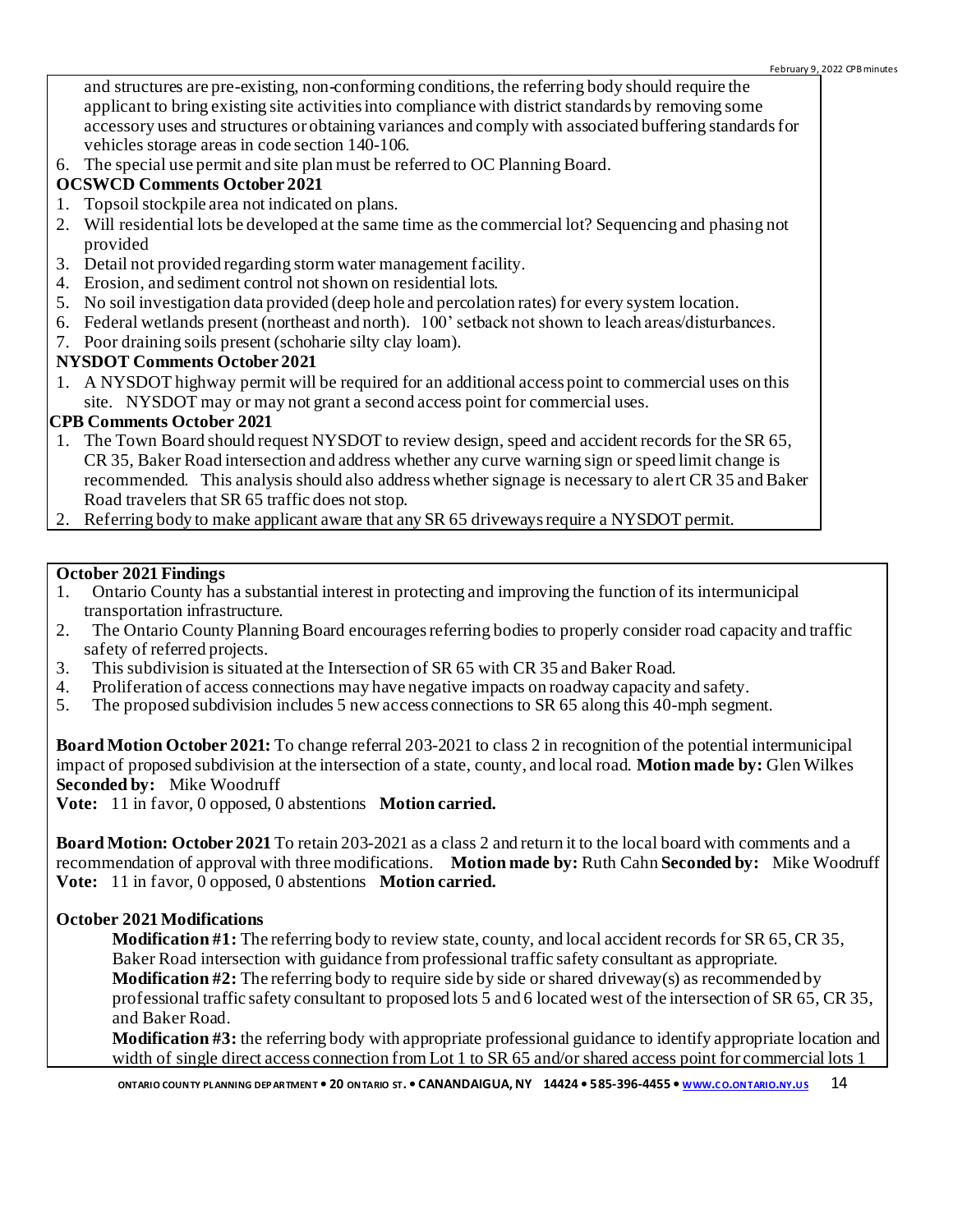and 4.

**January 2022 Board Motion:** To retain referral 13-2022, as class 2 and return it to the local board with comments and recommendation for approval with three previous modifications **Motion made by:** AJ Magnan **Seconded by:** Mike Woodruff.

**Vote:** 11 in favor, 0 opposed, 0 abstentions **Motion carried.**

#### **February 2022 Comments**

- 1. The applicant has submitted a special use permit application but not provided any evidence of how the proposed self-storage development meets the requirements of 140-151 regarding special use permit criteria.
- 2. The Town of West Bloomfield Code allows the Planning Board to waive subdivision requirements in 121-33. Chapter 133 Zoning does not appear to authorize Planning Board waiver of parking standards. A parking variance may be required.

**Board Motion:** To retain referral 30-2022, as class 2 and return it to the local board with comments and recommendation for approval with three previous modifications **Motion made by:** Len Wildman **Seconded by:** AJ Magnan **Vote:** 12 in favor, 0 opposed, 0 abstentions **Motion carried.**

31 - *2022* Town of West Bloomfield Planning Board **late referral** Class: *2* Type: *Special Use Permit* Related Referrals: *30-2022, 13-2022, 203-2021* Applicant: *Jeremy Fisher* Property Owner: *same* Tax Map Parcel #: *65.00-1-19.000*

Brief Description:*Site plan and special use permit for development of 22-acre parcel with 12 mini storage buildings and 4 single family homes at 2370 SR 65 at CR 35/Baker Road in the Town of West Bloomfield.*

#### **February 2022 Comment1**

1. The applicant has submitted a special use permit application but not provided any evidence of how the proposed self-storage development meets the requirements of 140-151 regarding special use permit criteria. See additional project information at 30-2022.

**Board Motion:** To retain referral 31-2022, as class 2 and return it to the local board as incomplete. **Motion made by:**  Paul Passavant **Seconded by:** Glen Wilkes **Vote:** 11 in favor, 0 opposed, 0 abstentions **Motion carried.**

| $32 - 2022$ | Town of Canandaigua Town Board                                                            | late referral Class: 2 |
|-------------|-------------------------------------------------------------------------------------------|------------------------|
|             | Type: Text Amendment                                                                      |                        |
|             | Applicant: Town of Canandaigua                                                            |                        |
|             | Brief Description: Text amendment to revise general lot size and arrangement regulations. |                        |
|             | Existing provisions avoid land locked parcels and prohibit double frontage lots,          |                        |
|             | establish minimum and maximum block length, and allow the Planning                        |                        |
|             | Board to reduce the number of lots and/or increase lot size and dimensions                |                        |
|             |                                                                                           |                        |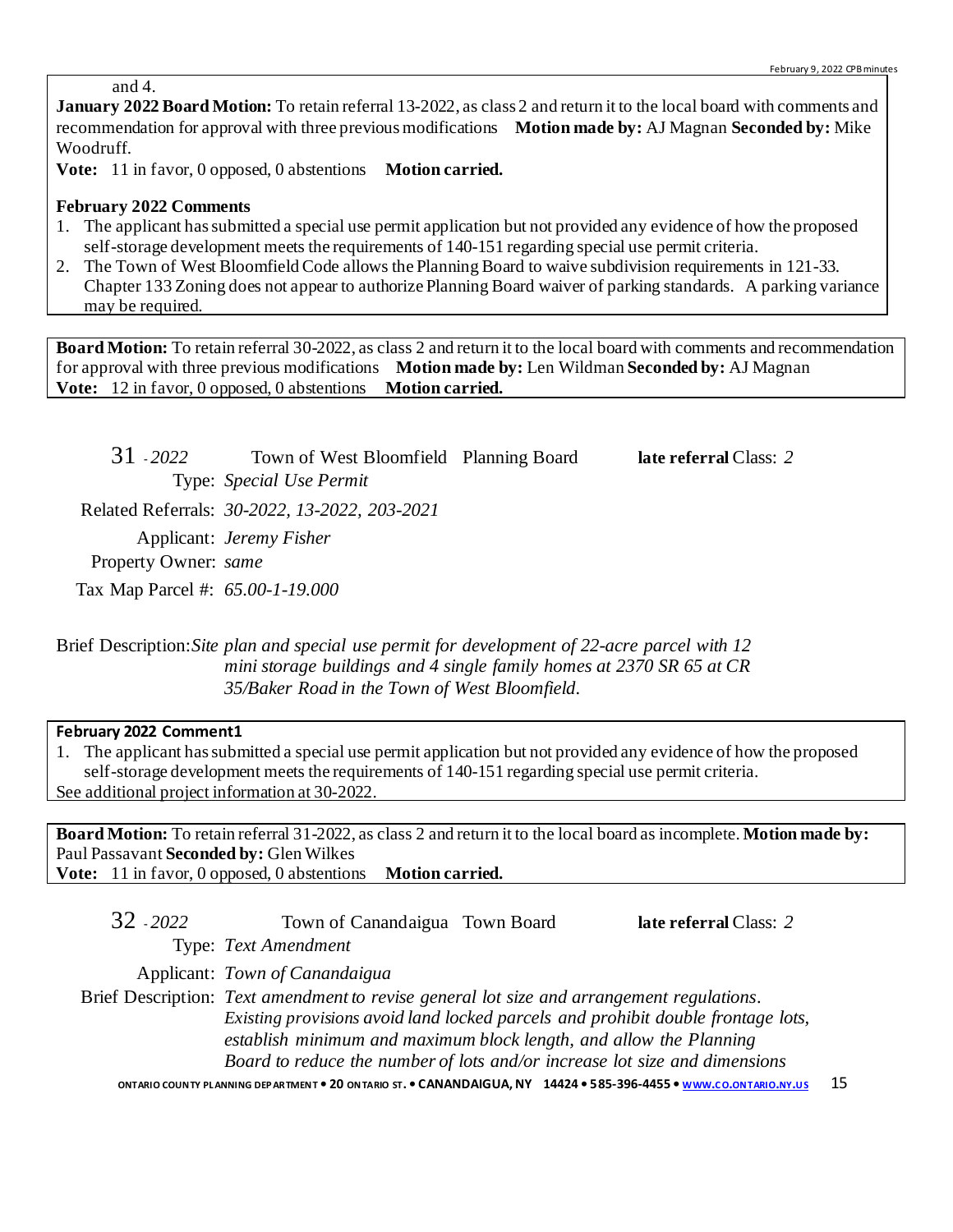*in excess of minimum standards to protect the health, safety, and welfare of the community or the environment in the Town of Canandaigua. Proposed amendment would allow double frontage lots in some circumstances.*

#### **Comment**

**1.** The Congress for the New Urbanism journal, Public Square June 1, 2004, reports typical standards to promote street connectivity include maximum block length of 300' to 600' and/or a 4 way intersection every 1,320'.

**Board Motion:** To retain referral 32-2022, as class 2 and return it to the local board with comments and a recommendation for approval. **Motion made by:** AJ Magnan **Seconded by:** Glen Wilkes **Vote:** 12 in favor, 0 opposed, 0 abstentions **Motion carried.**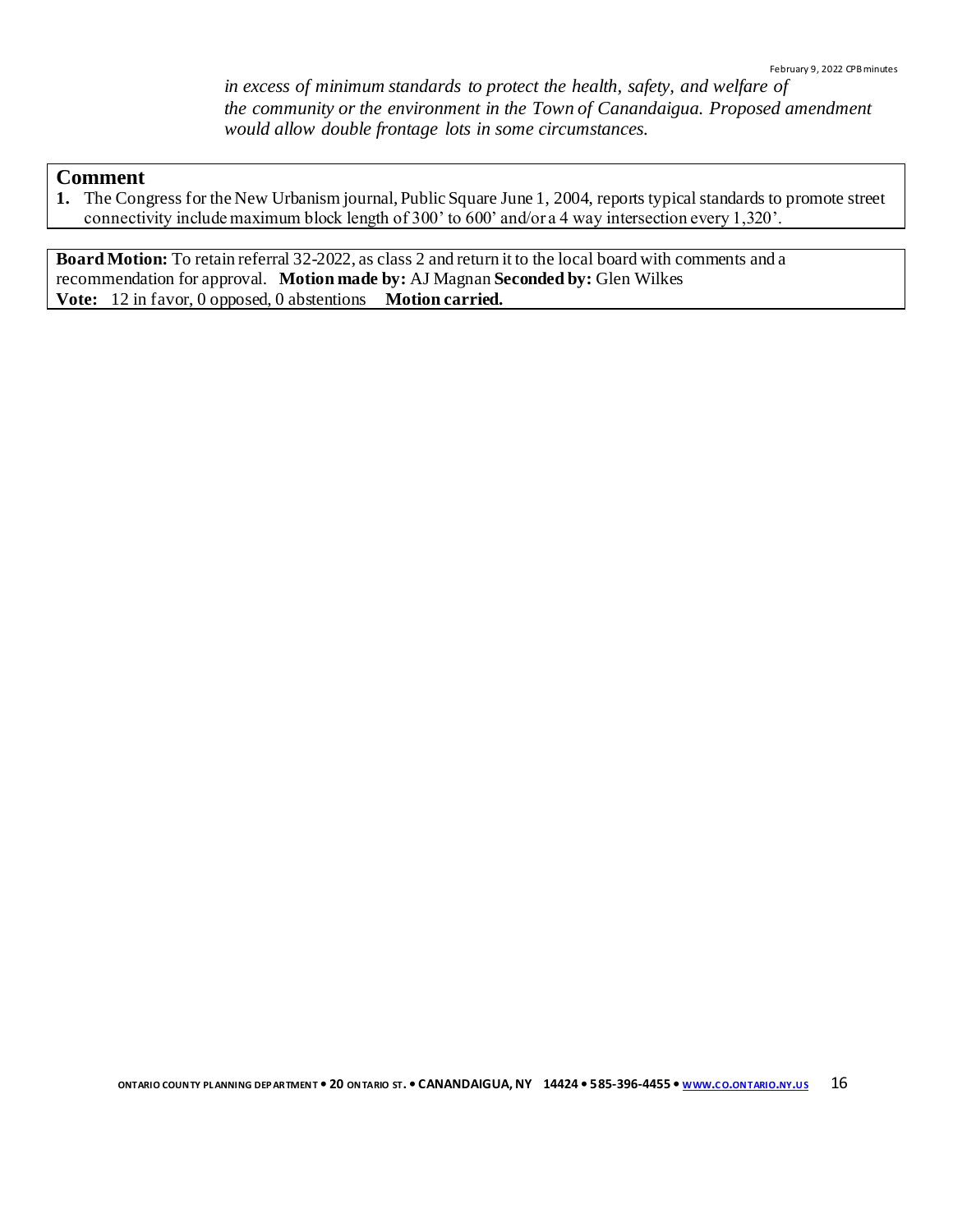#### **General Information**

The Ontario County Planning Board (CPB) was established by the Ontario County Board of Supervisors under the provision of NYS General Municipal Law Article 12-B Section 239-c. County Planning Boards. The state legislature determined in §239-c. 1. (a), (b), (g) & (f):

1. Legislative findings and intent. The legislature hereby finds and determines that:

(a) Significant decisions and actions affecting the immediate and long-range protection, enhancement, growth and development of the state and its communities are made by county planning boards.

(b) County planning boards serve as an important resource to the state and its localities, helping to establish productive linkages between communities as well as with state and federal agencies.

(f) The great diversity of resources and conditions that exist within and among counties requires consideration of such factors by county planning boards.

(g) It is the intent of the legislature therefore, to provide a permissive and flexible framework within which county plannin g boards can perform their power and duties.

Note: I, (d), and (e) refer to the county comprehensive plan.

The CPB membership consists of one representative from each of the 16 towns and 2 cities who are selected by the town board o r city council and formally appointed by the Board of Supervisors for terms of 5 years. Members representing a town, also represent any village(s) located with the town.

#### **General Summary of CPB Review Responsibilities**

This section provides a general summary of the CPB's roles and responsibilities. The specific responsibilities of a county planning board are found in §239 l, m, & n and the CPB Bylaws approved by the Ontario County Board of Supervisors. (Links: Complete §2 39 text Page151[: Guide to NYS Planning and Zoning Laws](http://www.dos.ny.gov/lg/publications/Guide_to_Planning_and_Zoning_Laws.pdf) an[d Ontario County Planning Board Bylaws under "Quick Links"](http://www.co.ontario.ny.us/index.aspx?nid=516)

The Ontario County Planning Board reviews certain zoning and planning actions prior to the final decision made at the village, town, or city level and makes a recommendation to the municipality. Although CPB review is required, the action is advisory in natu re and can be overridden at the local level (super majority if a recommendation for denial or approval without recommended modification.

NYS law spells out the types of actions reviewed by the CPB:

- Adoption or amendment of zoning regulations (text and/or map)
- Comprehensive plans
- Site plan approvals
- Special use permits
- Variances
- Any special permit, exception, or other special authorization which a board of appeals, planning board or legislative body is authorized to issue under the provisions of any zoning ordinance
- **Subdivisions**

NYS law specifies that CPB is required for the above actions to occur on real property lying within a distance of 500 feet from any:

- Boundary of any city, village, or town boundary
- Existing or proposed county or state park or other recreation area,
- Right-of-way of any existing or proposed county or state parkway, thruway, expressway, road or highway, existing or proposed right-of-way,
- Stream or drainage channel owned by the county or for which the county has established channel lines, or
- Existing or proposed boundary of any county or state-owned land on which a public building or institution is situated.

#### **General Procedures**

The Ontario County Planning Board meets once each month to review referred local actions for intermunicipal and countywide impacts. They are separated into two categories: Class 1 & Class 2. Class 1s are applications that the CPB has formally decided to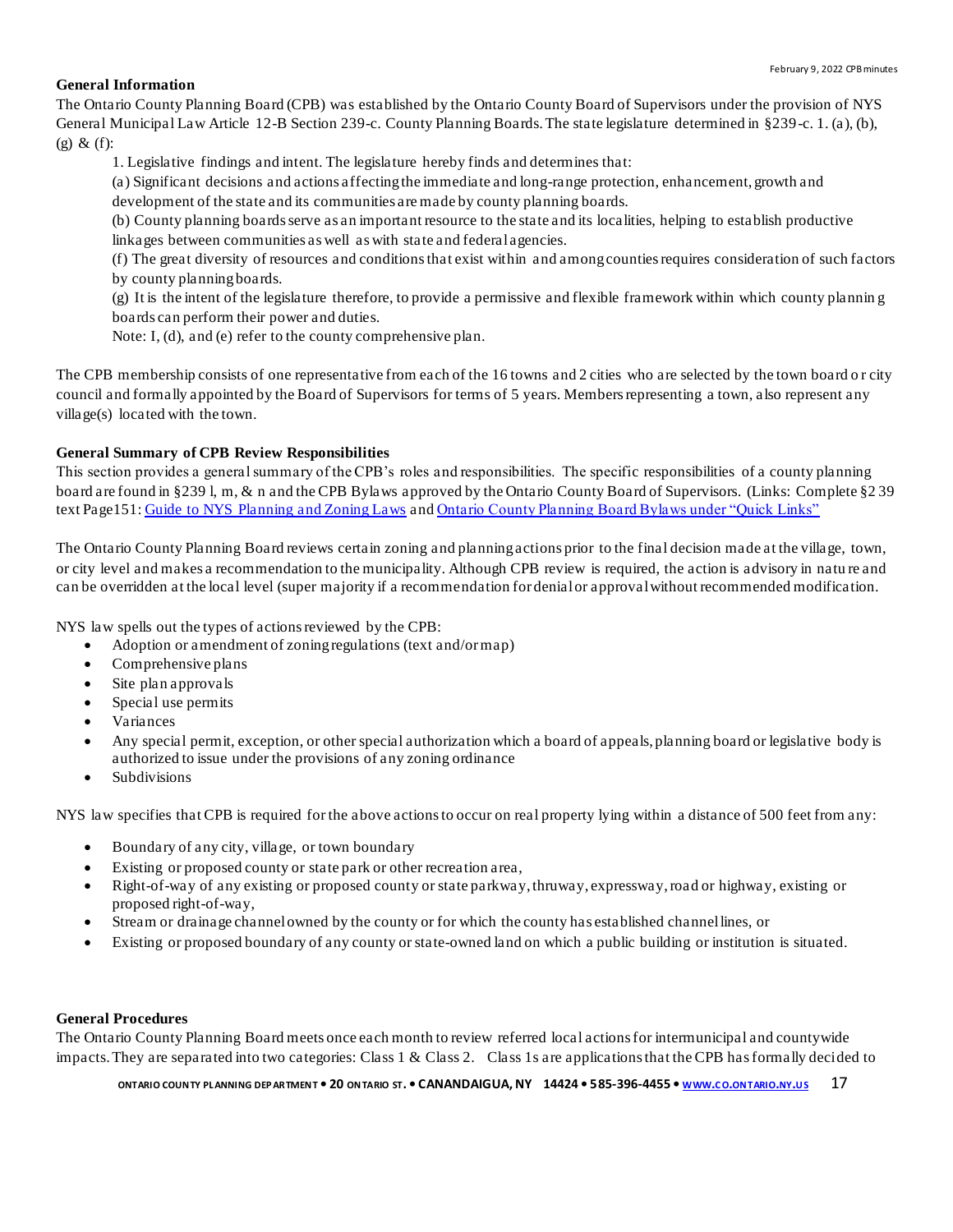have little potential intermunicipal or countywide impact. For Class 2 applications, the CPB has determined that there will be potential impacts before voting to approve, modify or deny.

#### **Legal Obligations for Referring Agencies**

**Class 1:** If an application has been returned to the referring agency as a Class 1, then the only requirement is that they consider any Board comments forwarded to them by the CPB. Referring agencies are asked to read any Board Comments into the minutes of a meeting or hearing held for the subject application.

**Class 2:** If the CPB has voted to deny or modify a referred application, then the local board needs a majority plus one vote of their f ull board to act contrary to that decision. CPB approvals without modification require no extraordinary local action. However, in all cases, the referring agency is still required to consider CPB comments as they would for Class 1 applications.

#### **Incomplete Applications**

Referrals need to meet the definition of "full statement of such proposed action" in NYS General Municipal Law. The CPB's determination regarding the completeness of a particular application is supported by factual findings and is made, whenever p ractical, after consulting with the submitting official or the chairs of referring agencies. The CPB will not make a recommendation on an application that they have determined to be incomplete. NYS General Municipal Law, Article 12 -b Section 239-m I

#### **Reporting back to the CPB**

Report of final action – Within thirty days after final action, the referring body shall file a report of the final action it has taken with the county planning agency or regional planning council. A referring body which acts contrary to a recommendation of modifica tion or denial of a proposed action shall set forth the reasons for the contrary action in such report."

NYS General Municipal Law, Article 12-b Section 239-m, Part 6.

#### **Administrative Reviews**

The Ontario County Planning Department prepares administrative reviews of referrals as authorized, in accordance with the CPB bylaws. The bylaws include criteria that identify applications that are to be reviewed administratively and specify the applicable recommendations that are to be made to the municipality. AR 1 is an administrative review that is a Class 1 and AR 2 is a rev iew that is a Class 2. An AR 2 requires a majority plus one for the local board to act contrary to the recommendation for disapproved just like Class-2 referrals reviewed by the full Board. The following table summarizes the policies under which administrative review is allowed and guidance regarding class designation and recommendation based on the CPB bylaws.

|                                     | Administrative Review (AR) Policies: - Ontario County Planning Board By-Laws Appendix D                                                                                                                                                       |
|-------------------------------------|-----------------------------------------------------------------------------------------------------------------------------------------------------------------------------------------------------------------------------------------------|
| AR Policy 1                         | Any submitted application clearly exempted from CPB review requirements by intermunicipal agreement                                                                                                                                           |
| AR Policy 2                         | Applications that are withdrawn by the referring agency                                                                                                                                                                                       |
| AR Policy 3                         | Permit renewals with no proposed changes                                                                                                                                                                                                      |
| AR Policy 4                         | Use of existing facilities for a permitted use with no expansion of the building or paved area (Applications that include<br>specially permitted uses or the addition of drive through service will require full Board review)                |
| AR Policy 5<br>A. Class 2<br>Denial | Applications involving one single-family residential site infringing on County owned property, easement or<br>right-of-way.                                                                                                                   |
| AR Policy 5<br>B. Class 2<br>Denial | Applications involving one single-family residential site adjoining a lake that requires an area variance                                                                                                                                     |
| AR Policy 5<br>C.                   | All other applications involving a site plan for one single-family residence.                                                                                                                                                                 |
| AR Policy 6                         | Single-family residential subdivisions under five lots.                                                                                                                                                                                       |
| AR Policy 7<br>A. Class 2<br>Denial | Variances for signs along major designated travel corridors.                                                                                                                                                                                  |
| AR Policy 7<br>Β.                   | Applications involving conforming signs along major travel corridors.                                                                                                                                                                         |
| AR Policy 8                         | Co-location of telecommunications equipment & accessory structures on existing towers and sites (Applications that<br>require a special use permit or for new towers or increasing the height of an existing tower require full Board review) |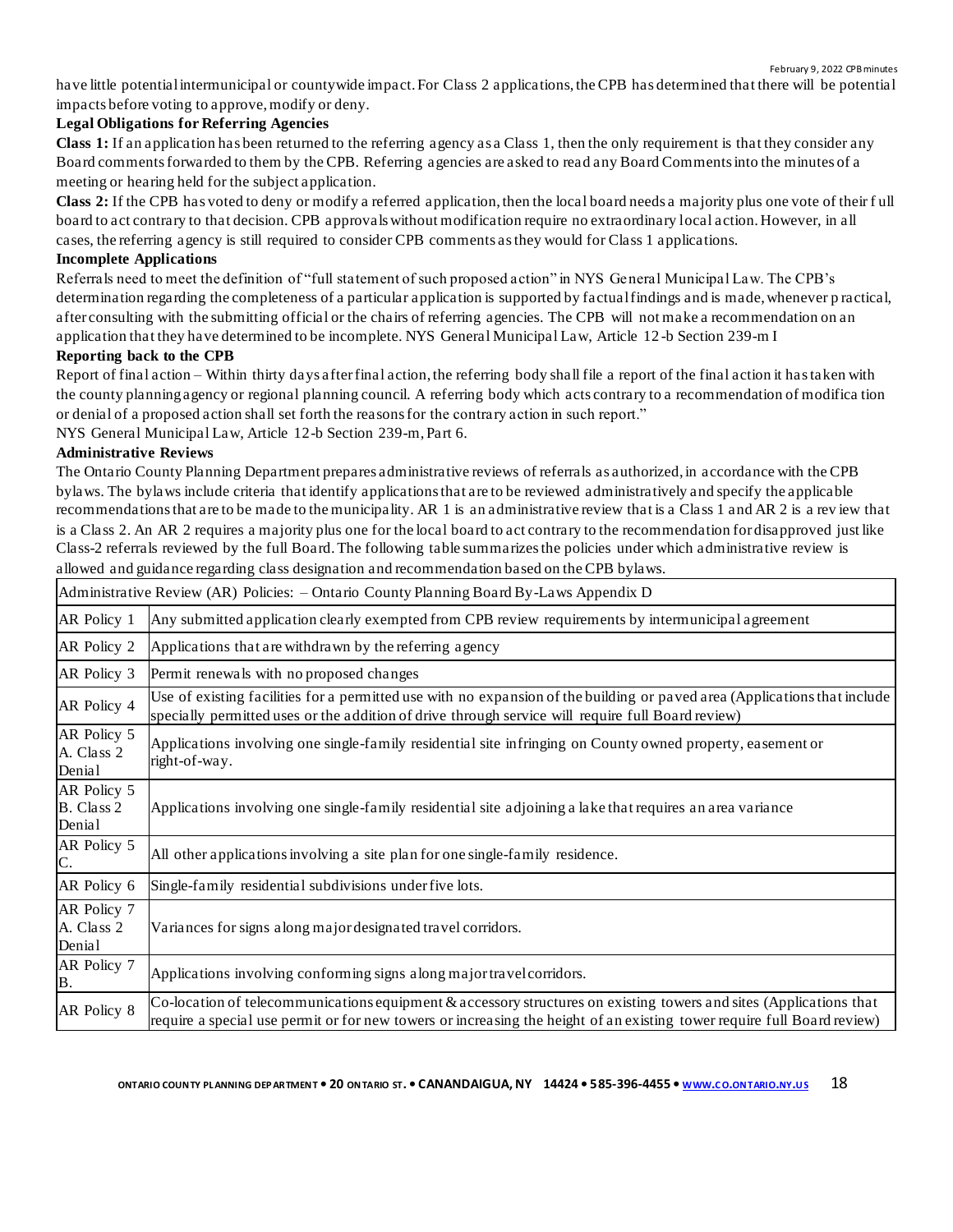#### o **Reminder to complete and return Conflict of Interest forms**

#### o **Discussion on Climate Change & Climate Council Draft Scoping Plan**

Board members mentioned potential role of County assisting communities to adapt in the face of stormwater flows/flooding from extreme weather events and other climate impacts, impacts of climate change fall most heavily on vulnerable populations (low income, seniors, plants & animals), common benefits of efforts to address climate change and adopt age friendly development patterns, irony that both addressing and failing to address climate change are expensive, potential to repurpose landfill site to mitigate climate impacts, and necessity of and interest in action at all levels (individuals, organizations, county/cities/towns/village, NYS, and Federal government. Interesting elements of Draft Scoping Plan from review of 19 Land Use and Chapter 15 Agriculture and Forestry include focus on preservation of agricultural lands and forest lands to sequester carbon and need for afforestation/reforestation, recommendation for pilot program to pay landowners for eco-system services (including storing carbon and reducing impacts of extreme storm events) provided by undeveloped land, awareness of NYS

Climate Smart Communities and Cleaner, Greener Communities programs.

#### o **Upcoming Training**

**Thursday February 10th from 6:00pm-7:00 PM Large Scale Agrivoltaics; Solar Grazing on Utility Scale Solar Facilities in Western NY- Part 1: Sheep Grazing.** This webinar is Part 1 of 2 sessions reviewing the findings of the recently published [Mount Morris Agrivoltaic Study](https://linkprotect.cudasvc.com/url?a=https%3a%2f%2fusesusa.org%2fwp-content%2fuploads%2f2021%2f11%2fMountMorris-AgrivoltaicReport2021-WEB.pdf&c=E,1,rrv_x4p8IZytONfCJRNtLF_2wiYfAFRpo1SGx0Ds3w-14Am5hx7y-kVRuPxkXleYX56L6BDM-Gumr75C2Sen6Uxiuwz4Ga9cSdbnXKbXQIrTBrDr&typo=1)[. registration link.](https://us02web.zoom.us/webinar/register/WN_4WzkmTXZQyuCW35ZvQxg-w)

**Thursday February 10th from 2 - 3:15 pm** Small Businesses Big Moment: Using ARPA Funds to Support Small Business Development. Institute for Local Self -Reliance & Main Street

America **[Her](https://linkprotect.cudasvc.com/url?a=https%3a%2f%2filsr.us5.list-manage.com%2ftrack%2fclick%3fu%3debfe77c732e7192553aef5712%26id%3d87c23d86d4%26e%3d29816469a1&c=E,1,EtjvLOV1kWg0o8LG2e1wxw2zz27QYLXq_WHMPsmbTKcYYSmphplLU2euHSpiKyM8K-ZyY_kYjbr3WEAL63JFhhFXbrigye6tSIzNdFJph_Hfn8KytYIFQSPM&typo=1)[ehttps://us06web.zoom.us/webinar/register/WN\\_Dq0W0E0cRWaqYZwkX98bg](https://us06web.zoom.us/webinar/register/WN_Dq0W0E0cRWaqYZwkX98bg)**

**Thursday February 24 at 6:00 pm** Hemlock Woolly Adelgid information hosted by FLCC Muller Field Station. Register her[e https://flcc.webex.com/flcc/onstage/g.php?MTID=edeea3b1c6e601eee7ad99223d6d27c43](https://flcc.webex.com/flcc/onstage/g.php?MTID=edeea3b1c6e601eee7ad99223d6d27c43)

**Sunday February 27, 1-3 pm Hemlock Woolly Adelgid Survey Training workshop** at Cumming Nature Center 6472 Gulick Road, Naples https://forms.gle/AbftphZJF2HvZsUr9

## **4 th Thursday 2022 Monthly Municipal Boot Camp Program presented by MRB Group and Hanockc Estabrook**

<https://www.hancocklaw.com/events/the-2022-municipal-bootcamp/>

January 27, 2022- 6:00 to 7:00 pm Getting it Together - the Basics of Running a Meeting

February 24, 2022- 6:00 to 7:00 pm Planning for Success - the PB Role in community development

March 24, 3030-6:00 to 7:00 pm How Appealing- the role of the ZBA in community development

April 28, 2022 – 6:00-7:00 pm Here Comes the Sun – shaping solar and battery storage projects

May  $19, 2022 - 6:00$  to  $7:00$  pm Keep the Grass Green and the Water Clean – SEQR review

June 23, 2022 – 6:00-7:00 pm How it All Fits Together – long-range plans and near-term challenges

July 28, 2022 – 6:00-7:00 pm Ask Us Anything – hot topics in planning, zoning, & community development

September 22, 2022 – 6:00-7:00 pm What Not to Say & What Really Not to Do – avoiding sexual harassment

October 27, 2022 – 6:00 to 7:00 pm A History Lesson – managing projects with historic significant

December 22, 2022 - 6:00 to 7:00 pm Santa's Nice and Naughty List – the best and worst of 2022

*New York Planning Federation trainings are free if your municipality is a member.* 

*Call or e-mail with membership number or to pay and participate as a non-member. 518-512-5270 or email [nypf@nypf.org](mailto:nypf@nypf.org)*

#### **NYPF Recorded Webinars** *THE ESSENTIALS OF PLANNING AND ZONING*

Introduction to Planning, Zoning and Land Use

Everything You've Ever Wanted to Know About Preparing a Comprehensive Plan

Understanding and Applying SEQRA (NY State Environmental Quality Review Act)

The What, Why, and How of Site Plan Review

Common Mistakes and Mishaps in Site Plan Review

#### MEETING PROCESS AND COMMUNITCATION

Enhancing Transparency Effectiveness in Planning Proceedings